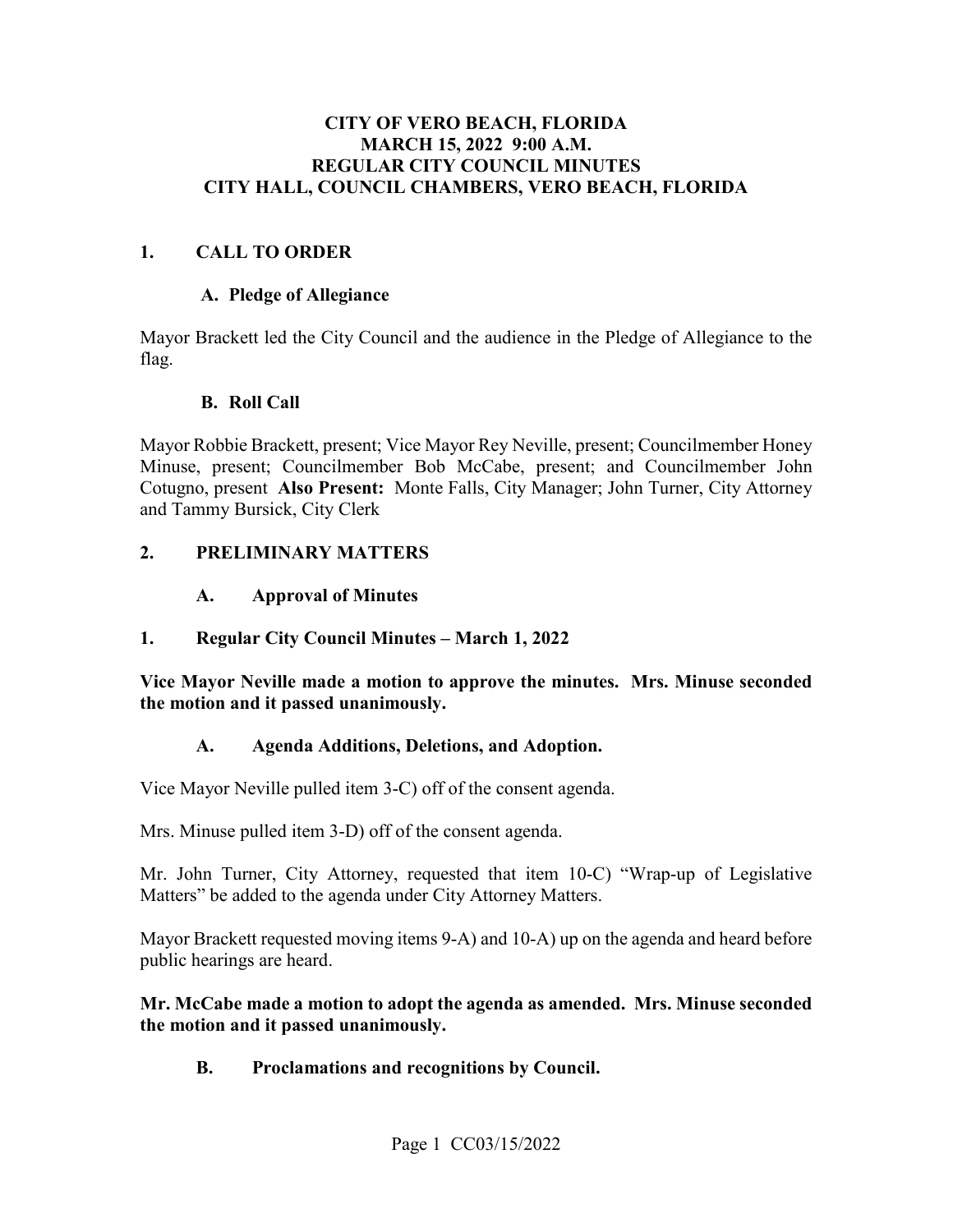#### **1) National Safe Boating Week – May 21-27, 2022**

Vice Mayor Neville read the Proclamation.

#### **2) Recognize that the City of Vero Beach was presented with the Florida Friendly Landscaping Program Award**

Mayor Brackett recognized the City in receiving the Florida Friendly Landscaping Program Award.

#### **3) Certificate of Achievement for Excellence in Financial Reporting**

 Excellence in Financing Reporting Certificate. Mayor Brackett recognized Ms. Cindy Lawson, Finance Director, in achieving the

- **3. CONSENT AGENDA** (include amount of expense)
	- **A) Approve Purchase of 2 2023 Ford F-750 Trucks for a Total Price of [\\$151,487.00](https://151,487.00)**
	- **B) Youth Sailing Foundation of Indian River County, Inc. Renewal of License Agreement**
	- **C) Beach Lifeguard Towers (Jaycee and South) \$[142,568.00](https://142,568.00)**

 Vice Mayor Neville commented that with this item they are talking about replacing their lifeguard stands. He went out to take a look at them and also went on-line and it turns out environment that probably is the best material to use as opposed to metal or wood. He said the company states that these lifeguard stations should last for two (2) decades and their there is only one (1) company that makes fiberglass lifeguard stands. He said in this present lifeguard stands are not two (2) decades old. He asked Mr. Falls if he would make sure that there was some sort of warranty associated with this. He also noted that these lifeguard stands are not cheap. He said they cost around \$70,000 each. He said the structure where the fiberglass unit is placed is still sound in his judgement. He said for an expenditure of \$140,000 for two (2) of these lifeguard stands it might be possible to have someone locally who is in the fiberglass business who maybe could do it for less money and keep some of their local people employed. He asked that they evaluate these things.

 presented in the budget last year. He understands that Vice Mayor Neville looked at the lifeguard stands yesterday with the Recreation Director. He said that he is not opposed to Mr. Monte Falls, City Manager, mentioned that these two (2) lifeguard towers were contacting the company to see if they have a rehabilitation process that they could perform and he will bring this back at a future meeting.

#### **D) MOL and Lease Agreement between City of Vero Beach and Dyer Partners III, LLC**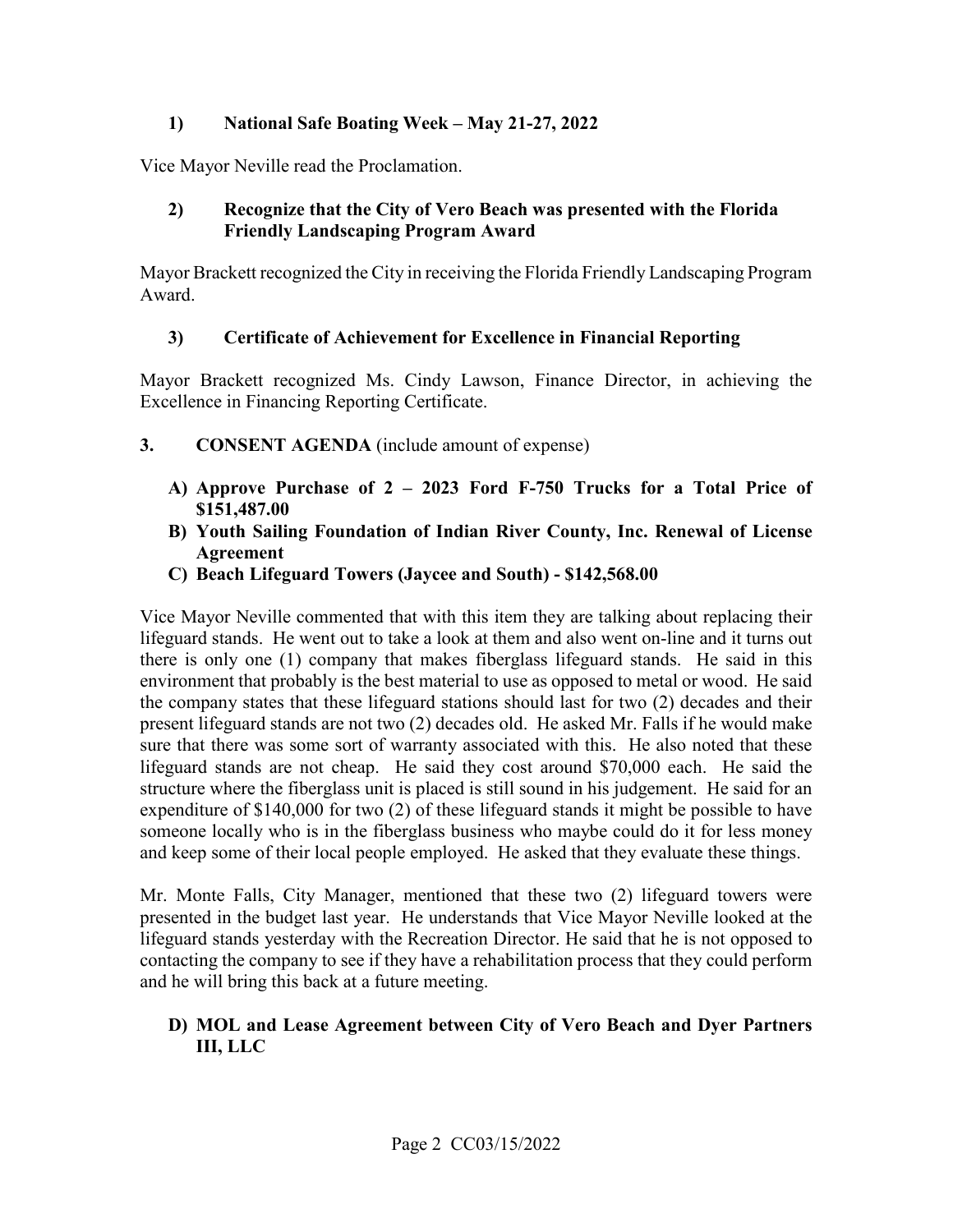with Dyer Partners. She referred to the site plan and said that there is an area that will be Mrs. Minuse complimented the City Attorney in drafting this complicated lease agreement for drainage. She is concerned about how this drainage easement is going to work.

 said every facility at the Airport has some form of this dry retention. The area that they making anything new, but just formalizing who is responsible for portions of that existing Mr. Todd Scher, Airport Director, stated that wildlife is a concern of the Airport and it is something that they take into account any time they do a project at the Airport. The Federal Aviation Administration (FAA) has accepted dry retention, which this is as an acceptable means of complying with the local and state departments for stormwater treatment. He are talking about has been in existence for maybe 10 to 12 years now, so they are not drainage.

 dry most of the time. He said this was a complicated lease that one (1) tenant had for many years and the leasehold was split for a parcel that wasn't being used and then have another Mr. Falls added that dry retention doesn't mean that it is always dry. He said it means it is tenant at the Airport who will be constructing a hangar soon.

Mr. Turner appreciated the hard work of the Airport staff in moving this project along.

 **Mr. McCabe made a motion to approve the lease agreement between the City of Vero**  unanimously. **Beach and Dyer Partners. Mr. Cotugno seconded the motion and it passed** 

- **E)** Amendment to FBO Lease Agreement between the City of Vero Beach and **Continental Jet Aviation, Inc.**
- **F) On Airport Lease and ARFF Agreement between the City of Vero Beach and Indian River County Emergency Services District**

**Mr. McCabe made a motion to approve items 3-A), 3-B), 3-E) and 3-F). Vice Mayor Neville seconded the motion and it passed unanimously.** 

**Item Moved Up on the Agenda - 9-A) Management Agreement for Riverside Tennis Complex with USTA Florida** 

Mr. Falls commented that the City is always looking at ways to better themselves on the way they do things. They try to find ways to increase the utilization of properties that they have. They recently were contacted by the United States Tennis Association (USTA) to manage the Riverside Tennis facility and have had some preliminary discussions with USTA. The Recreation Commission voted unanimously to move forward with this process. If Council is interested in doing this then staff would bring back a contract with USTA to operate the tennis complex.

Mayor Brackett asked Council if they were interested in working on this project.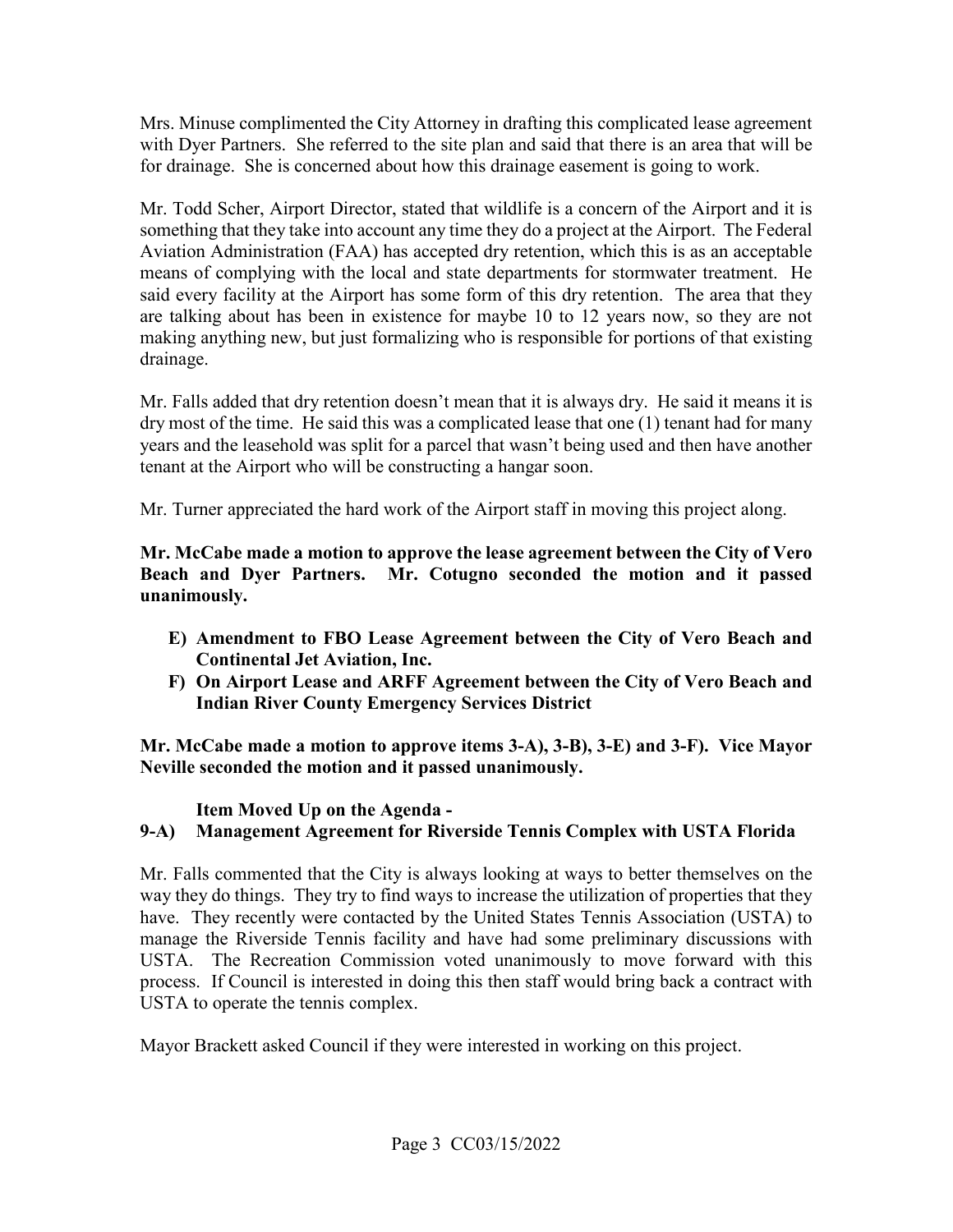City of Vero Beach. The second letter was from Ms. Lynn Southerly, Executive Director Mrs. Minuse read into the record two (2) letters that she received. The first letter was from Ms. Laura Bowen, Executive Director of USTA Florida, asking that a Town Hall meeting be held to answer questions that the public might have regarding them partnering with the for the Mardy Fish Children's Foundation, who agreed with tabling this discussion and having a Town Hall meeting to discuss partnering with USTA (both letters on file in the City Clerk's office).

Vice Mayor Neville commented that they are looking at the framework being proposed by USTA. He said it is not like a lease that they have with the Dog Park organization.

 grant money for some of the things that need to be done at the tennis facility. Also, USTA would be able to staff the hours that the City is not able to and offer more tennis to youths. Vice Mayor Neville questioned when is staff unable to cover the tennis courts. Mr. Falls agreed that they would negotiate all of USTA's responsibilities in the contract and reiterated that they have had preliminary discussions with USTA. He said that USTA has similar agreements in place with three (3) Florida municipalities that include Cocoa Beach, Ft. Walton Beach and Gainesville. He said there would be an opportunity to get

Vice Mayor Neville questioned when is staff unable to cover the tennis courts.

Mr. Falls said it was in the afternoon hours.

Mayor Brackett brought up that the tennis instruction that they offer now would be eliminated from the facility.

Mr. Falls explained that could be worked out by contract, but that person would become an employee of USTA and all parties would need to be open to that.

 forward. He said that it is nice to see what their different options are. He spent many years Mr. McCabe thanked the Recreation Department and City Manager for bringing this as a consultant and was in agreement with tabling this matter until a USTA Representative was present to answer questions. He does not have an opinion at this point.

Mrs. Minuse said that makes sense to her.

 they want to say. Then when USTA can be present they can arrange another meeting. What the City Council does is try to improve the quality of life for their citizens the best and any misinformation can be clarified. He would like to have dialogue with the people who came here today and then the next step would be to have USTA come to a meeting in Mr. Cotugno commented that a lot of people showed up at today's meeting because this item was on the agenda. He said whether Council agrees with them or not they have the right to be heard and state their opinions on record. He understands that USTA is not at the meeting because of scheduling conflicts, however the stakeholders are here to say what that they can. He is happy that USTA wants to have public forums to explain the situation an open forum.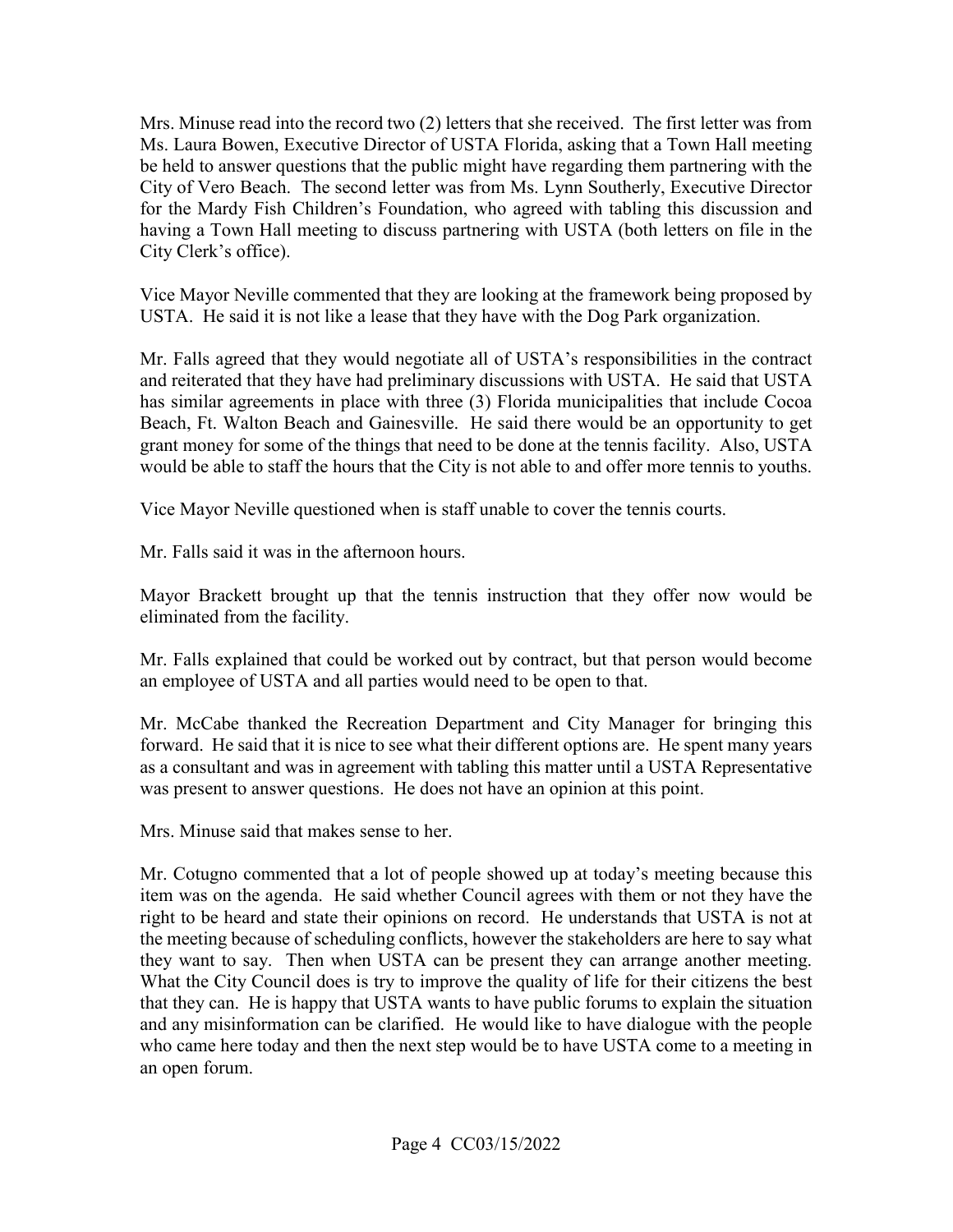Mayor Brackett asked do they want to discuss this today or at a workshop with USTA.

Mr. Cotugno suggested hearing the individuals at the meeting today and then later on down the road having a workshop with USTA.

 Mayor Brackett commented that his general thought process is turning over every rock and matter and they would have an increase in revenue of about \$40,000, which does not doing this. He feels the public has spoken and they don't want USTA here. However, he is still willing to have a meeting with USTA to hear their thoughts. He mentioned all the money that the City recently spent on renovating the tennis courts. He said that it is a beautiful facility provided to the stakeholders and his general thought is to keep things the USTA. looking at better ways to do things and save money. He looked at the financials in this outweigh all of the emails that they have received from citizens who are not in favor of way they are. He opened the meeting up for public comments on the tennis courts and

 this matter. She said if it is not broken why fix it. She said that everyone loves the Park the way it is. She knows that the surrounding cities who have USTA are not happy with them. She said they don't want to become like Dade County. Mrs. Carla Prendamano felt that the Recreation Director has not done his due diligence in

 contract with USTA and none of the cities expressed anything negative towards USTA. Mr. Falls commented that the Recreation Director talked with the different cities that

 say that he was coming to the City Council for guidance in moving forward. Now they are did not say anything about moving forward on this. He recognizes that the Recreation Mr. Leonard Markir noted that on March 8<sup>th</sup> the Recreation Commission met and USTA was discussed and a lot of people spoke at the meeting. He heard the Recreation Director looking at an agenda item where they were discussing a proposal from USTA. The point is on March  $4<sup>th</sup>$  (date of the memo) the Recreation Director decided to move forward and throw the Recreation Commission under the bus. He has some concerns that the Recreation Director did not tell the Recreation Commission at their March 8<sup>th</sup> meeting that he was moving forward with this. There were some Councilmembers in the audience who also Commission is an advisory committee, but wondered if it was worth the time that the members spend on different items if they as a committee are not being kept in the loop.

issue. The first time he heard about it was when Mrs. Prendamano called to talk to him. Mayor Brackett made it clear that this is the first time that Council has ever discussed this Their last Council meeting was on March  $1<sup>st</sup>$  and this was not discussed at that meeting.

Mrs. Minuse referred back to the January 11<sup>th</sup> Recreation Commission minutes where a motion was made and seconded to move forward with the negotiations with USTA. The motion passed unanimously.

 Mr. Markir wondered where the Recreation Commission was at in this process and if the lease agreement will go back to the City Council.<br>Page 5 CC03/15/2022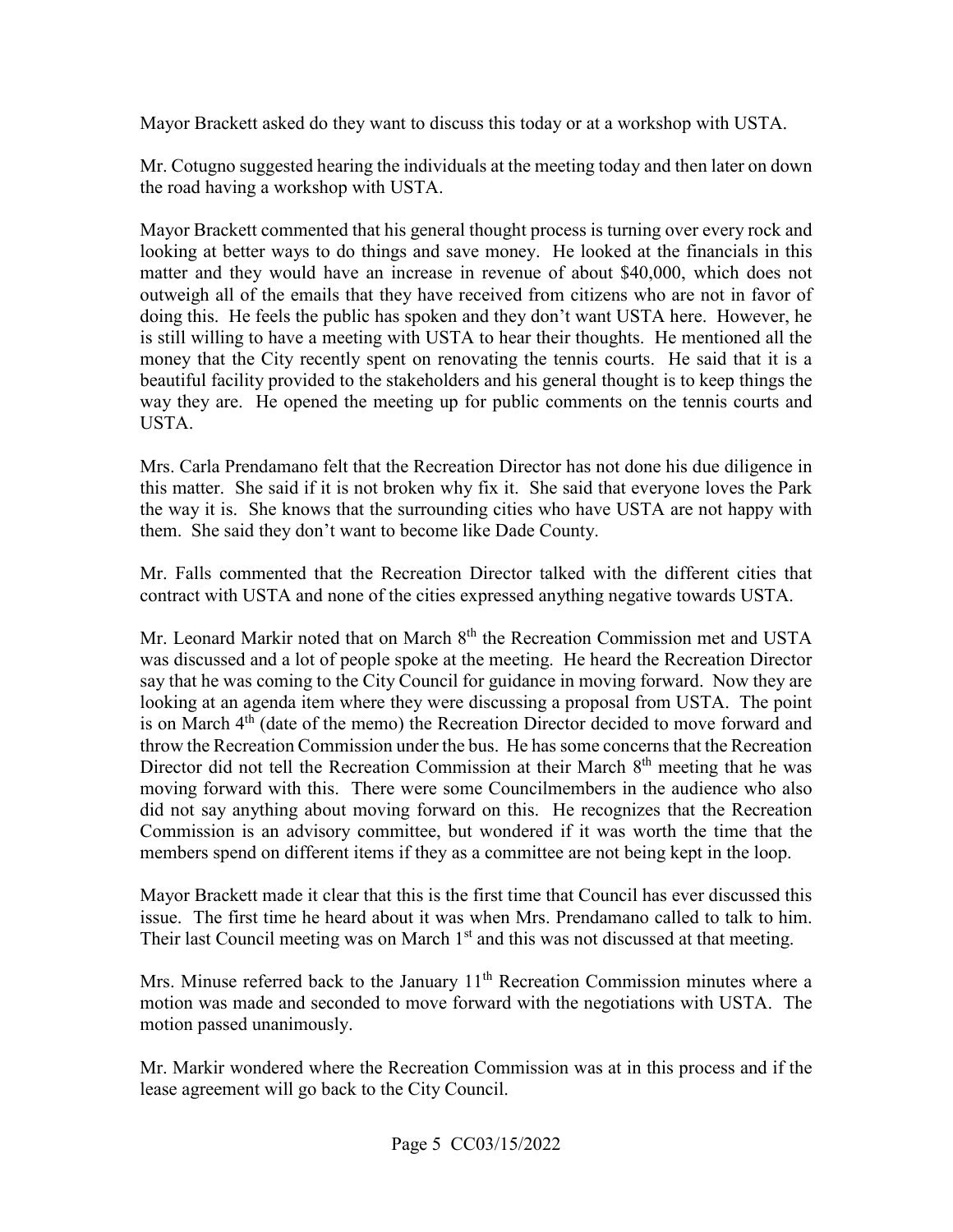Mayor Brackett said that the Council hasn't decided anything at this point.

USTA's time and staff's time. Mr. Falls stated that staff has been transparent through the whole process. They just want direction from the Council if they want them to proceed so they don't waste any more of

Mr. Markir said all he is asking is whether or not the Recreation Commission is going to be in the loop because it doesn't sound that way. He has not heard any indication that the Recreation Commission is going to be reviewing this and making an evaluation and giving Council a recommendation.

Mr. Falls stated that if the City Council wants the Recreation Commission to move outside of their authority and help negotiate a contract then they will need to tell him that. He read the duties of the Recreation Commission, which is to advise the City Council regarding the leisure needs and the interest of the citizens in its advisory capacity. The Commission shall conduct open meetings as a means of identifying and making recommendations to the City Council concerning extensive programing of usage of Parks managed by the Recreation Department. He said if the City Council directs him to have the Recreation Commission assist in contract negotiations he would be happy to do that.

been told that. Mr. Markir said if they decide that the Recreation Commission does not need to be party to this even though they started it that is fine, but the Recreation Commission should have

 make recommendations to Council. He said that negotiations are handled by staff. Mayor Brackett added that the guidelines of the Recreation Commission are to advice and

Mr. Markir said that he misunderstood that. He heard Mr. O'Connell tell the Recreation Commission that he was going to go and negotiate the deal/contract and then come back to the Commission to move it forward.

Mr. Steve Newman said at the Recreation Commission meeting when this was discussed Mr. Steve Newman said at the Recreation Commission meeting when this was discussed there were three (3) Councilmembers present. At the Recreation Commission meeting a Recreation Director stated that there was not and he would bring it to the Recreation couple of the Recreation Commission members asked if there was a proposal and the Commission when there was one (1). He said in fact there was and it was sent to the City Manager on March  $2<sup>nd</sup>$ , which was six (6) days before the Recreation Commission meeting took place. He said then the City Council received the proposal on March  $4<sup>th</sup>$ , which was four (4) days before the Recreation Commission meeting. He believes that the Recreation Director lied to the Recreation Commission because he didn't want to share the proposal with them and that is something that they should be worried about. He used to be the first deputy comptroller of the City of New York and if this had happened in New York City it would have been turned over to the Department of Investigations to look into what was the relationship between the Recreation Director and USTA to get him to lie to the Recreation Commission. He said that people who teach tennis players now at Riverside Park will not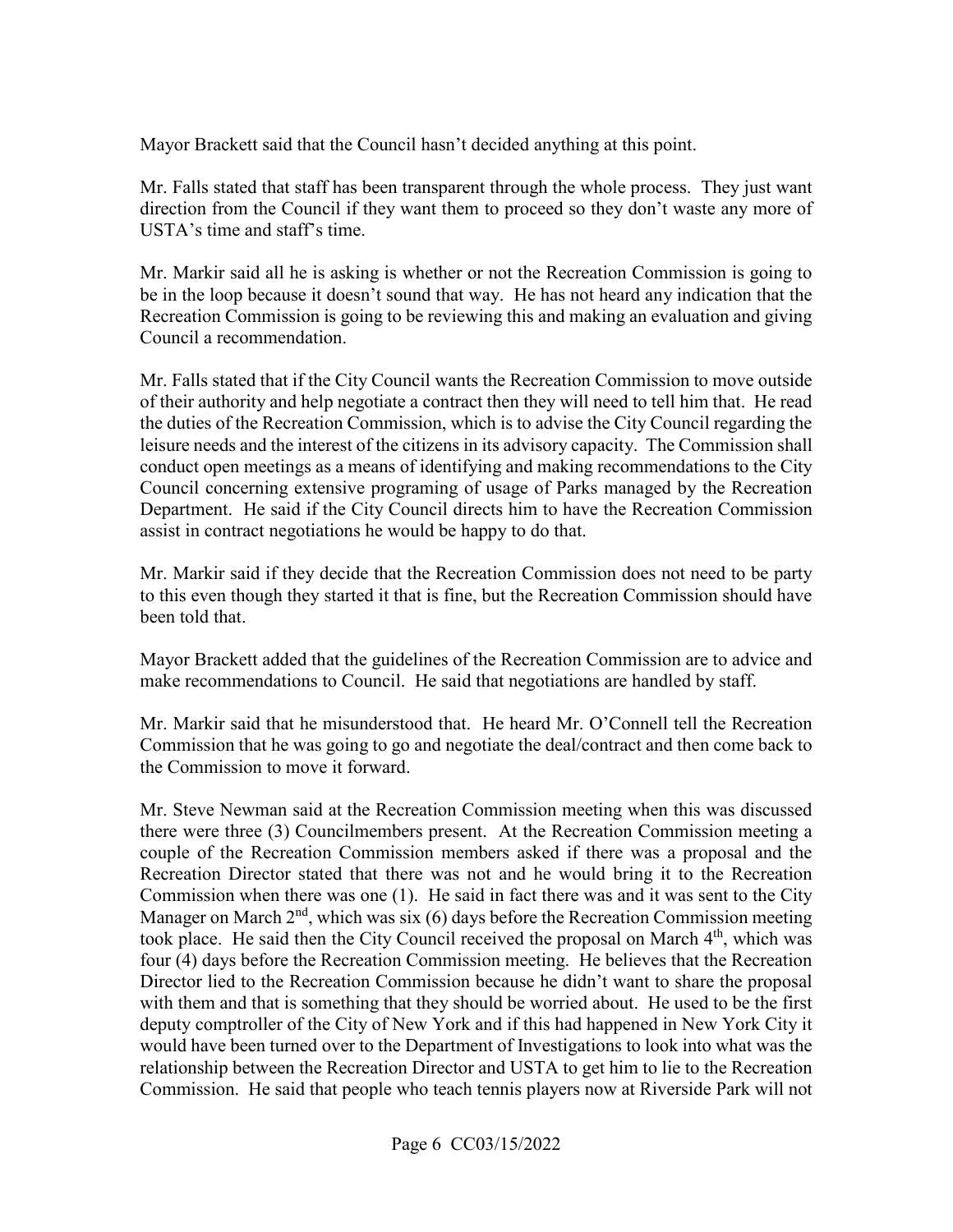get hired by USTA because they are not certified by USTA. He referred to the letters that Council has received not wanting USTA to take over. He said the staff at Riverside Park Recreation Department. He said when this first began some of the present tennis players asked to have an advisory committee of tennis players selected to participate in the process. asked to have an advisory committee of tennis players selected to participate in the process. They were the one (1) group of stakeholders that were not included and they asked twice is great. He noted that the City charges more than a lot of other communities to allow people to play on the tennis courts. He felt that things were working well and there was no reason to change them. There is nothing that USTA could do that could not be done by the to do this.

 they have had with USTA and they are merely coming before Council today asking if they Mr. Falls stated that the City is not trying to force USTA on anyone. He said for someone to come up to the podium and say that staff lied, he takes offense to. He said what the City Council received (backup material) is not a proposal. It is an outline of discussions that want to continue those discussions or not.

 that he has experience in running tennis organizations. There have been people who have contacted him and wanted his opinion. Everyone is here to help the residents of the City. the way things are and don't want to see them change. He said they also like staff. Mr. Allen Mignolet, who owns the Twin Oaks Tennis Club, requested to speak. He said They have a beautiful complex and a good staff. He is not against USTA and he used to run tournaments with them. He just asked what they thought USTA could do differently that they (City) cannot do in-house. He said if the idea is to help underserved children then there is a misunderstanding. He said that there are two (2) foundations in Town who are active in providing tennis lessons, etc., to those in need. He said the empty time on the courts is because kids are in school and it is too hot. He said most people are happy with

Ms. Holly (last name not given) asked them to think about how this will affect their City. Ms. Holly (last name not given) asked them to think about how this will affect their City.<br>It will bring more cars in the area, which means more traffic and they will have to widen the roads. It will ruin the flavor of their Town. She said USTA is coming here for money.

 Ms. Mike Gibbons commented that she has no opinion about USTA because they have no details or facts. There is an uninformed opinion being expressed here. She did mention that there were only six (6) out of the 10 courts that have been resurfaced. She said that Fish Foundation and what they do to help children in this area. She said there might be highest and best use of their assets. She said maybe the level of tennis might improve if USTA takes over, but she doesn't know what the facts are. She said sometimes there are more important things than just money so she would like to hear what USTA has to say. USTA could come in and resurface the courts at their expense. She brought up the Marty better maintenance than what they have now. The City Council has an obligation for the

 Mrs. Minuse expressed that the Marty Fish Foundation is working with USTA and are supportive of what USTA wants to do.

Ms. Gibbons asked what would happen to the agreement that the City has with St. Edwards School to use the courts. She wasn't sure how USTA would handle that.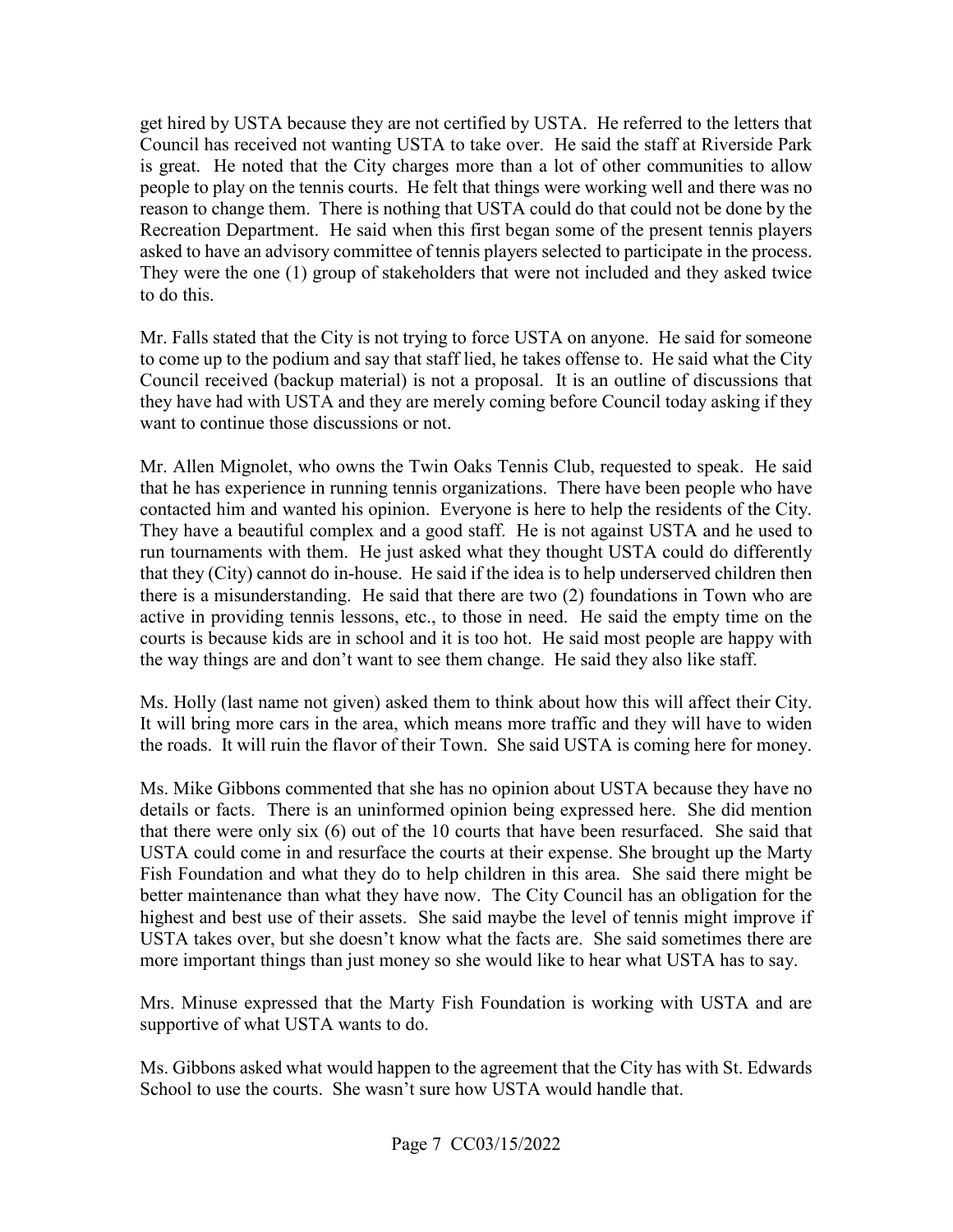Vice Mayor Neville understood that USTA has indicated that the contract that the City has with St. Edward's School would continue.

 Mr. Ken Daige stated that the neighbors are not happy about USTA coming to Vero. There is some confusion about how the paperwork came in. He said that money keeps coming in with having a workshop for the people to come back and have their voices heard. through the budget to keep the operation going. There are good people who work there and now they won't have their jobs any more. He has heard that some of the people that work for USTA have high salaries, which are huge for a nonprofit organization. He agreed

A gentleman from Canada (name was not clear) spoke who said that he loves to play tennis at Riverside Park and they may be in trouble when USTA comes here.

Department, referred to a memorandum dated March 2<sup>nd</sup> titled "Management Agreement for Riverside Tennis Complex with USTA-Florida." He said that transparency must be the last 22 years. He said the stakeholders need to speak up. He felt that Council needed property. They need to think about ad valorem taxes when cutting out someone's salary. property. They need to think about ad valorem taxes when cutting out someone's salary. The people in this community have spoken and Council should listen to them. He said lets invite USTA to come with open arms and find out what they are proposing. He said before who lease to USTA charge and they are higher than what the City's fees are. Mr. Michael Dyer, husband of an employee who works for the City Recreation met and complied with. His wife "Gabby" has been an ambassador for the community for to represent the people and not a 501 (c) (3) organization that takes income from public entering into a contract that they need to test the waters. He said that USTA grows tennis and are here for the money. He went over the membership fees that the other municipalities

 backup material provided to the City Council where the document was a part of. He said they are not trying to hide anything. Mr. Falls had a hard time reading the document that Mr. Dyer showed, but referred to the

 Beach the one thing that appealed to her most was Riverside Park. Mrs. Lamar Notargiacomo commented that they are doing the same thing that they do every meeting and that is stripping the public of their assets. She reminded them that the citizens are the stakeholders of Indian River County. She recalls that every candidate that runs for City Council seems to run on the platform to keep Vero/Vero. When she moved to Vero

 Mayor Brackett wanted to make it clear for the record that the \$21 million left over from the sale of the utilities has not been touched. He was referring to some rumors that have been in the social media that have not been correct.

 City Council is very much in favor of doing their research before making any decisions. Vice Mayor Neville looked at the petition presented to them this morning and was impressed at the number of people who play tennis at Riverside Park. He said that this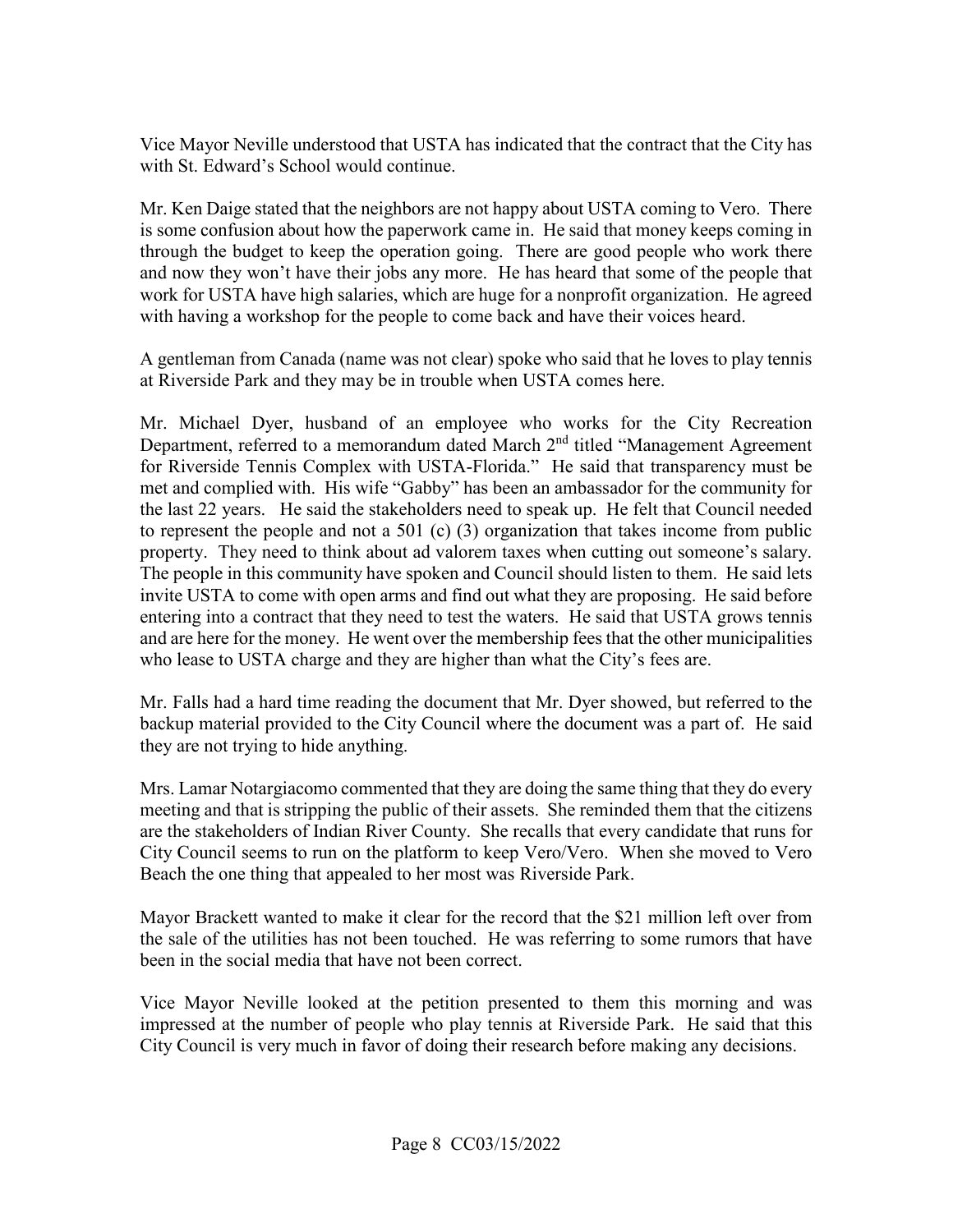Mr. McCabe has heard from this meeting that there will need to be deeper discussions on the tennis courts when budget hearings come up this summer.

Mrs. Minuse was in favor of having a workshop so the community understands exactly what is going on. She said they need to deal with the facts and not fear.

Mayor Brackett stated that he was not in favor of letting staff spend more time on an issue that the community has voiced their opinion on so heavily. However, if it is the pleasure of Council to move forward with a workshop then they will.

 be discussed or just have an open forum first. Mr. Falls asked for some direction from Council. He questioned if they are going to have a public workshop do they want to have the details of the contract worked out so that can

format rather than a formal contract. Mr. Cotugno commented that they need to understand what USTA's proposal is. He said what they have from them now is just a review of what they do and how they do it. He asked if they are going to provide what they do and how they do it can it be in a bullet

format rather than a formal contract.<br>Vice Mayor Neville agreed that what they were looking for is the framework of having them here, but not necessarily a contract.

Mr. Cotugno said the "who, what, when and how" need to be in a bullet format so the stakeholders can see it and make their comments and then they will have a workshop based on that.

 resurfaced. He questioned how much the courts get used. Vice Mayor Neville noted that Charles Park has two (2) courts that have been recently

 courts, but are used on a first come, first play basis. Mr. Falls said that Charles Park tennis courts is not integrated into the Riverside tennis

#### **Item moved up on the Agenda - 10-A) City-owned Submerged Lands – including the canals at Vero Isles**

 Council again to review the present procedures used for the Vero Isles community for legal counsel representing several property owners in Vero Isles to see if the City could interest. Staff looked at ways to obtain that goal, which is to protect the City's exposure Mr. Turner stated that discussion of the City-owned submerged lands is before the City issuing dock permits and issuing a license agreement upon application of homeowners for construction or improvements of docks. He reported that the City has been approached by streamline the system and make it more palatable for property owners to improve their properties for people who own docks. Staff looked into this and it occurred to them that the City's interest was not always protected by the license agreements because they did not vest the property owner with the appropriate property interest in the location for their docks, which would allow the property owners to obtain insurance to protect the City's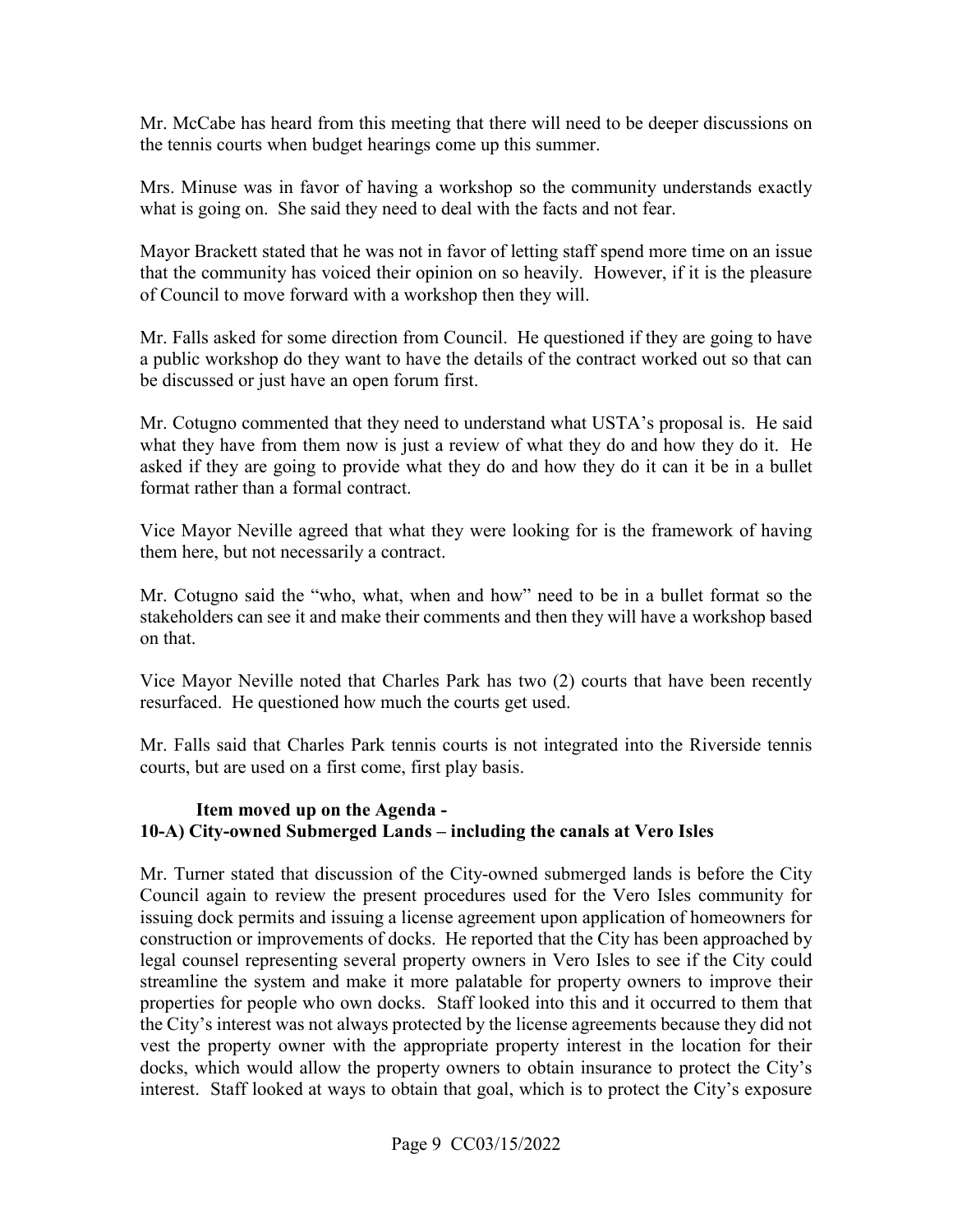first option was to continue the same system that no one was happy with. The second for claims. He reported that Vero Isles has an informal Homeowners Association, which makes this more complicated. Staff proposed three (3) options to all parties involved. The option was to abandon the City's interest in the canals, which would mean that the property owners would have ownership of the submerged land where the docks would be located noting that the middle portion of the canals would remain open to the public for public use and enjoyment. He said that option seemed to satisfy a lot of concerns of the property owners, however there were other concerns, such as taxes being increased now that they own part of submerged land. The third option was to have a long term lease agreement with each property owner that would go with the land so the property owners could obtain insurance, which would then protect the City's interest. Staff has drafted a lease agreement with an Ordinance that would need to be adopted if that is the procedure that City Council chooses. He explained that the lease would replace the existing license agreements. The property owners would pay for filing of the lease, which the cost would be less than \$25.00 and there would not be an annual fee. He noted that this would be a long term lease. If this is the desire of the City Council, staff will formalize these documents (the lease and the Ordinance) and bring them back before City Council for first reading.

 Mayor Brackett said that he looked through the information and asked if they could make the lease shorter. He said the lease is seven (7) pages long. He said that he would like to have the lease very simple for the homeowners to understand.

Mr. Turner said that he would see what language they could take out.

 Vice Mayor Neville felt this was a good compromise from all the alternatives looked at and supported this.

 Mrs. Meg Peterson read a prepared statement. She said the City has known for years that an alternative to the licenses. Abandonment was repeatedly mentioned in the public and draft lease terms were never presented before now. She said the City repeatedly asked the residents of Vero Isles for their feedback before moving forward. The residents did what was asked by conducting a poll at their own expense. The City Council was given a copy of the poll results, which shows that the majority of the residents overwhelmingly favored of Vero Isles prior to proposing abandonment. It was discovered that the City's ever looked into whether it was a feasible solution. Now they are back to where they replaced with the term "lease" and with some of the more problematic provisions deleted. the licenses were problematic. About 15-months ago the City proposed abandonment as private settings for almost an entire year, which sounded like a good solution. She said abandonment. She said that turned out to be a waste of time and money. At the October 19, 2021, City Council meeting City officials announced that staff never looked at the plats abandonment proposal would not work as easily as they thought. She said that she was in shock that during all the time the City discussed abandonment as a solution that no one started. She said the draft lease is the old license agreement that has the term "license" She said that she is frustrated that this has taken over two  $(2)$  years to reach a solution. This has been an incredible waste of time. She said it is her understanding that the draft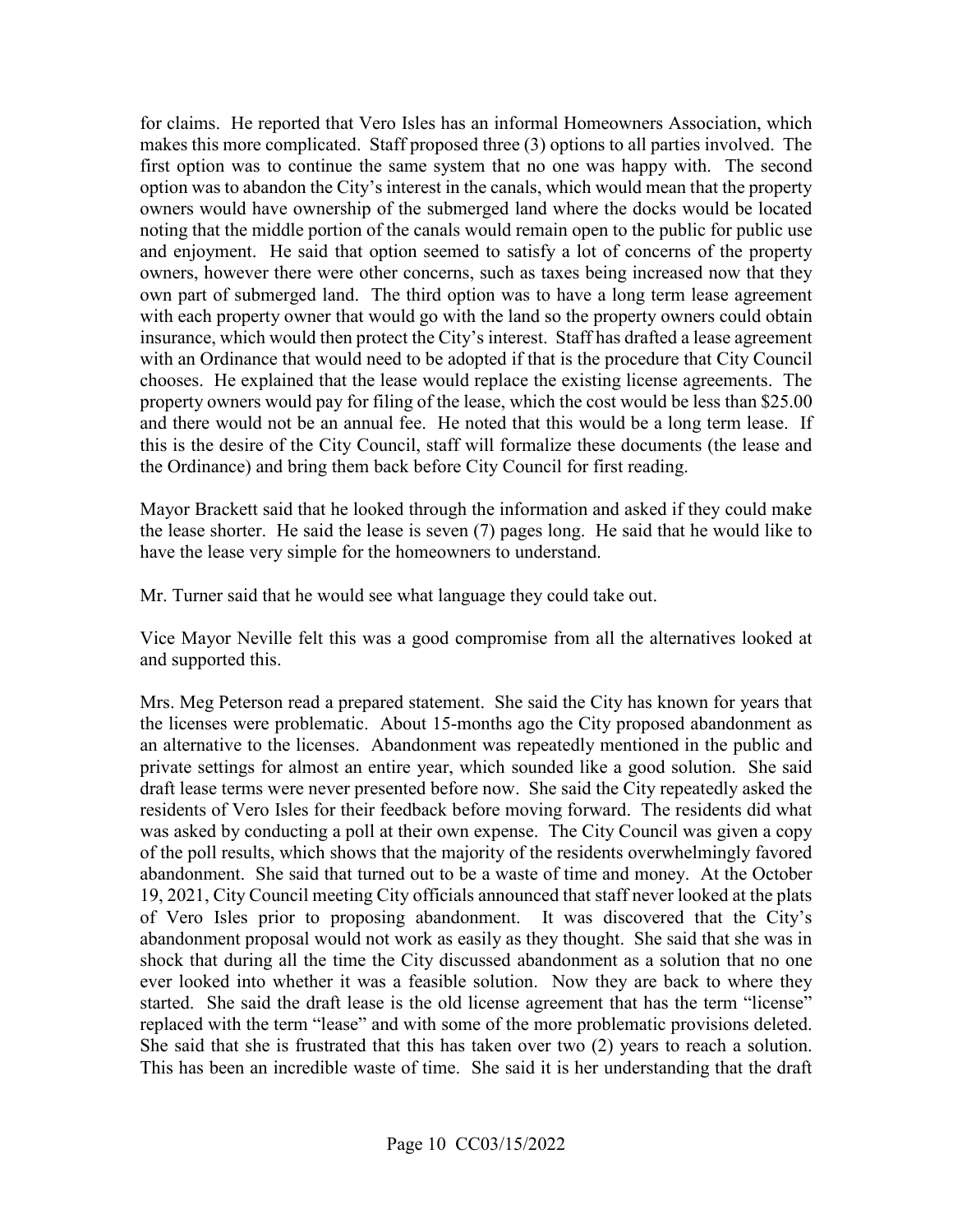Ordinance with the proposed lease would need to be passed before the lease could be used. She asked if there was a similar Ordinance with the license that is being repealed.

 working with their counsel so he could not work directly with the residents. He has to go parties involved and then will try to craft a result that would work in the best interest of the City. Mr. Turner explained that the proposed Ordinance has provisions, as well as a lease that would be adopted, which would be revoking and cancelling the licenses. He said staff is through their counsel to address this. He said that staff does accept all the input from all

 the City Council want to know that they are a resident of the City of Vero Beach. Mr. Joseph Guffanti asked when someone comes to speak before the City Council, does

Mayor Brackett answered no, they do not ask for that specific information.

 Mr. Guffanti asked then why do people give that information. He questioned so there is no obligation for him to give his specific address. He was told no. He questioned since when.

Mayor Brackett said that he has not required it since he has been Mayor. Mr. Guffanti asked since he has been Mayor he has never asked anyone.

Mayor Brackett said that he has never asked anyone to give their address.

 Mr. Doug Vitunac said that he is the attorney representing Mr. Steve Fisher and the Petersons' who are residents of Vero Isles. He said for over 50-years when people purchased waterfront property in Vero Isles and wanted to put in a dock they went through the City permitting process and built their docks. As far as he knows there was never any problem to get insurance or liability claims against the City. For 50-years there were never any claims of people using their docks for commercial uses. Then at some point someone from the City questioned, because the City owns the bottom of the canal, could the City be sued if someone gets hurt. He said the solution to this whole thing is to eliminate the license requirement and if the City is worried about it then get insurance. He said to eliminate this whole issue, which would be 100% approved by the residents of Vero Isles.

Mayor Brackett asked Mr. Vitunac if he was stating that if he was their counsel that he would recommend that they ignore the liability.

 Mr. Vitunac said absolutely. He said for the City to just get insurance. The problem with leases is that they expire. He said if the policy had been changed to require license agreements all at once where everyone with a dock would have to sign it, there would have be an outrage. He said when someone applied to have a dock that is when the license agreements were signed. He said if they are going to have a 99-year lease there are things that would need to be tweaked in order to make it work, but they would want the lease to perpetually renew. He heard staff state that one (1) of the problems was that there was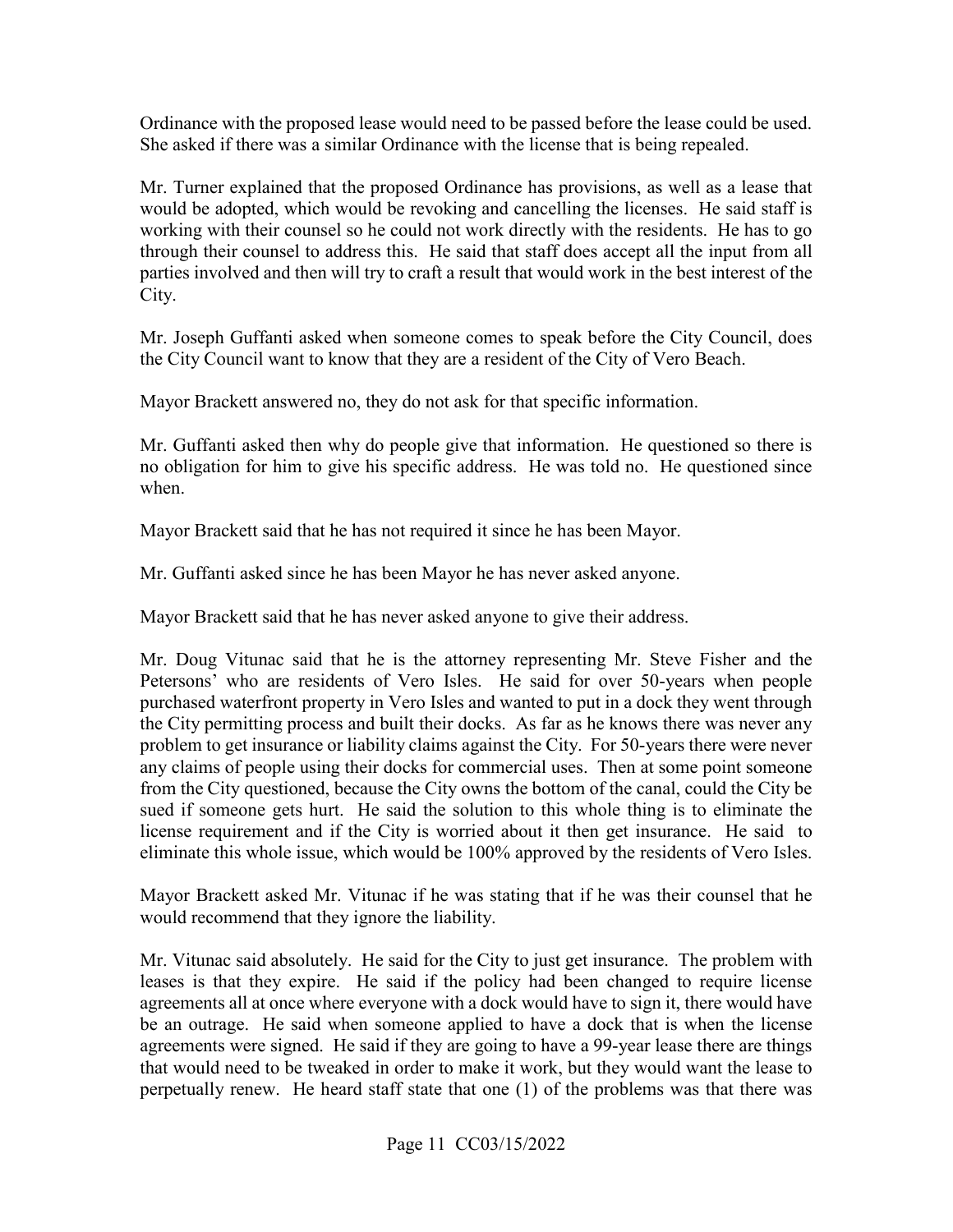provisions because it is a residential zoning district. He felt that the license agreement was unnecessary. The City should be able to get insurance on all of their canals. Also, they all liability involved. The license agreement, as it stands now, requires that they indemnify the City for that canal. The 99-year lease does the same thing. He felt option one (1) was the smart way to handle it, which is to just go back to the way it has been for the past 50 years. He said to get rid of the license agreement and direct staff to just go through the regular dock permitting process. If the dock is hazardous they have Code Enforcement that could make people repair them. They don't need any kind of anti-commercial talk about abandonment and it turned out that there were a couple of the canals at the end where the canals were on one (1) plat or the other and the concern was that the entire canal would be on one side or the other, which would take away from the person on the other side of the canal. He said then abandon the six (6) canals where that doesn't apply and do a lease on the other ones. If they can't do that then they can look at a 99-year lease. He appreciated the time that the City Council and staff has spent on this. He said the City Council can disagree with staff and being able to disagree with someone without making personal attacks makes their argument that much more powerful.

 not have a legal interest in the property they could not insure their own docks. He said the a legal interest in it. Mayor Brackett said an issue that came up before was the fact that if the homeowners did lease would give them a legal interest in it. He asked does a license agreement give them

Mr. Vitunac answered no. He said the problem was that they couldn't get insurance on the canal, but they could get insurance on their dock.

 could additionally insure an outside entity. He said it is the industry standard. Why they would move away from the industry standard and try to do something different amazed but it needs to be better. He said the areas at the end of the fingers should not be involved in this because they touch the Lagoon. Mr. Don Peterson said if you have insurable interest by a lease or ownership, then you him. He said that he has liability on his dock, but it doesn't insure the City because he doesn't have insurable interest with a license agreement. He said they like the lease option,

 Mr. Steve Fishman thought what they were doing was being engaged in a solution looking for a problem. He said it was City staff who came up with the suggestion to either modify there has never been a claim against the City. He questioned then why are they trying to drainage. What they have is another layer of protection to affectively carry out the rule of required before. He said that he came to Vero Isles because of the great access of the docks the license agreement or leave it the way it is. He said there is no issue with dock permitting and there is no issue in dealing with claims against the City. He said staff indicated that create a solution. He said the solution is interfering with their use and enjoyment of their docks. He asked why they are trying to solve a problem that doesn't exist. He said there isn't an issue with public access rights and there isn't an issue with responsibility for water order and the rule of law. They are now going to have an additional layer that was never and the water. He said the City has claimed ownership of these sovereign lands, which he did not know that was a conclusion that could be said with looking at the overall picture.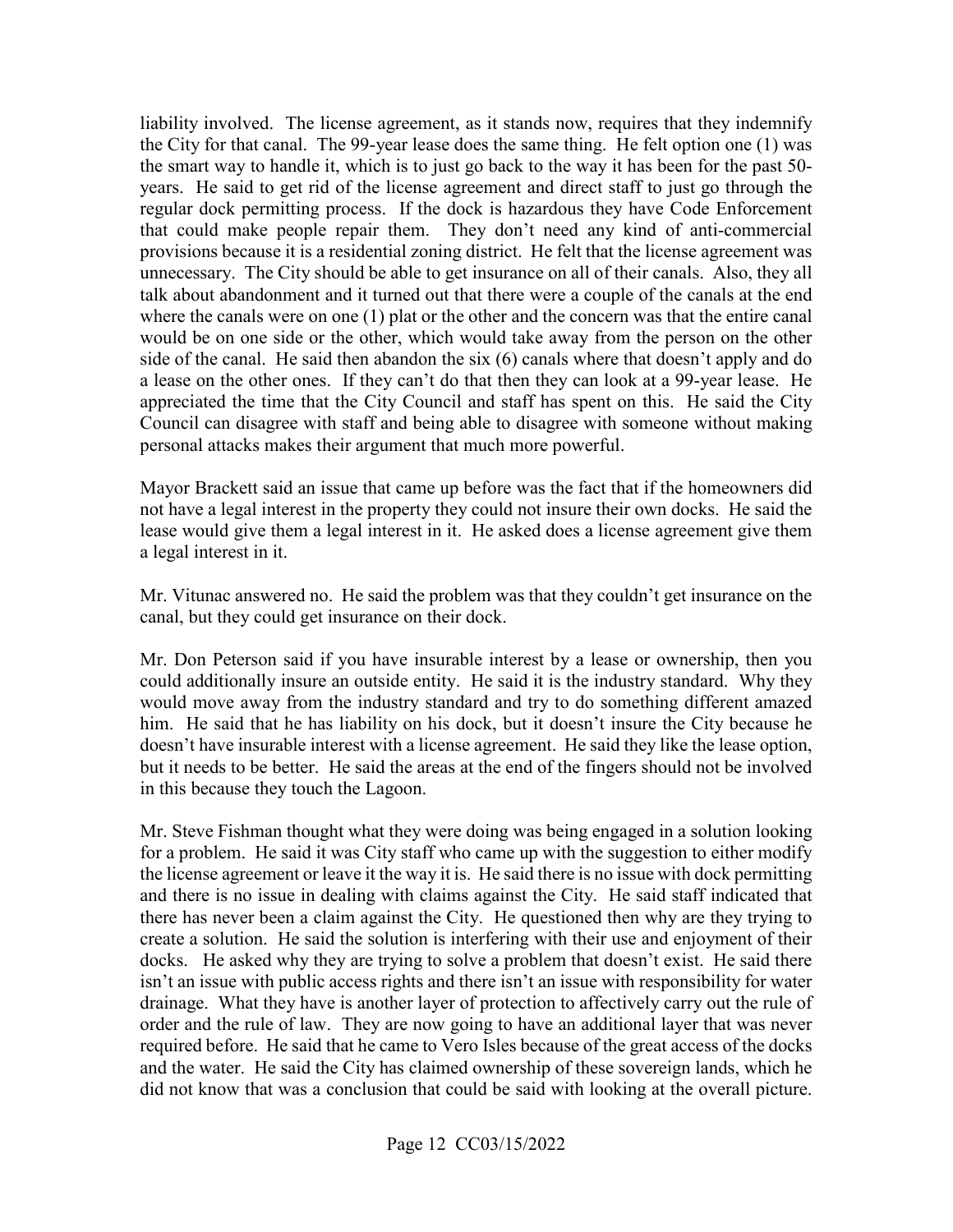Association was voluntary and not mandatory and as a result they suggested that they get He said there is a lot of litigation whether or not there is ownership interest. There also is litigation regarding riparian rights. He disagreed with staff's comments that there wasn't a consensus. He said they worked with staff and they acknowledged that the Homeowner's a consensus so a survey was sent out in which they received back a majority, 89 of 175 who said they wanted the abandonment. There were not any who were for the long term lease and there were two (2) who were status quo. If they can't do the abandonment then he felt they should stay with the status quo.

Mrs. Minuse asked if she understood it correctly that not every dock in Vero Isles is permitted.

 of why the City was now interested in protecting the taxpayers from liabilities. He said the lawsuit. There was another incident that occurred in the Panhandle where a boat hit a dock and that resulted in litigation. These are the things that staff are concerned about. He said such as setback problems, a change in the zoning, etc. He felt that all the issues could be Mr. Turner said most all of the docks are permitted. He said there also are commercial operations involved in this, which complicates things. He then wanted to address the issue City does have sovereign immunity as a municipality, but the sovereign immunity is up to \$300,000, which is about to be increased to \$1 million. He said someone could go to the State Legislature to get a Claims Bill adopted, which they don't have any limits on and it could cost millions of dollars. He explained that this really came about as a result of a couple instances that occurred with docks that included municipalities issuing permits in which serious accidents occurred. One (1) accident occurred in Miami where a boat went out of control and ran into a dock and killed the driver and passenger. That led to a large the City owns the submerged land and if someone is injured on a dock that is on City land the City is going to be named as a defendant. He said staff feels that in the best interest of the City and the taxpayers that they need the best protection they can get for this type of a claim. It is staff's recommendation that abandoning would do it, but there are other issues overcome with a lease. That is the whole point.

 Mayor Brackett asked if they could get a lease that is automatically renewed that is shorter than what they have before them. Mr. Turner answered yes.

Vice Mayor Neville felt that they needed to move on with this. He agreed they could not make everyone happy. He felt that a lease with a renewal was the right answer and they should move forward with it. He said that he thinks that most people would find it acceptable. He said it solves all the problems they are concerned about.

Mr. Turner said staff would bring the lease and the Ordinance back before the City Council.

## **4. PUBLIC HEARINGS**

## **A) ORDINANCES**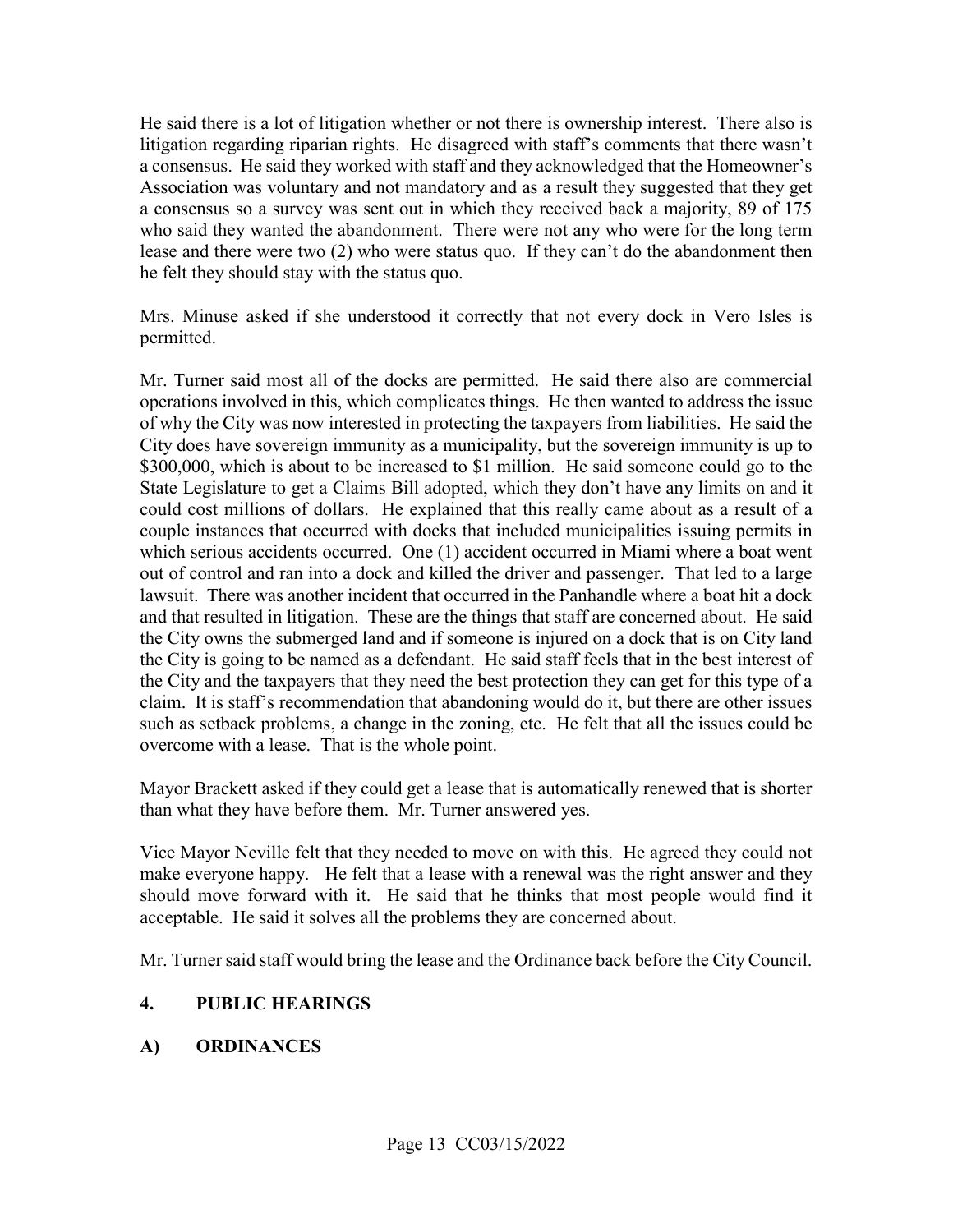**and work with the Supervisor of Elections on performing Election Duties A) An Ordinance of the City of Vero Beach, Florida, Adopting an Amendment to the City Charter which would Repeal and Replace that the Mayor receive a Salary of \$[1,3000.00](https://1,3000.00) per month and City Council receive a Salary of [\\$1,075.00](https://1,075.00) per month and then receive an annual increase at the same rate as all non-union City Employees; the City Charter be reviewed at least every eight (8) years by a Charter Review Committee; the City Canvassing Board be composed of the City Clerk, City Manager; and City Attorney, imposed by General Law and include Edgewood Park in Section 5.05 of the City Charter. – Requested by the City Council** 

The City Clerk read the Ordinance by title only.

 the City's website and asked if the square relates to this Park that is encroached by a parking Vice Mayor Neville commented that he took a look at the Park area (Edgewood Park) on lot.

Mr. Falls explained that those are not surveys that Vice Mayor Neville was looking at and there is not an encroachment with this Park.

Mayor Brackett opened the public hearing at 11:00 a.m.

Mr. Ken Daige, a member of the Charter Review Committee, hoped that Council would allow this small piece of property in Edgewood Park to go into the Charter.

 that they were not ready to make a decision on the property at this time so that is off the Mr. Falls reported that he met the adjacent property owners at the site where this piece of property is located and they were in favor of having this property put in the Charter. He contacted St. Francis Manor to see if they were interested in this property and they said table.

Mayor Brackett commented that if there are no plans to develop the Park then it should be put into the Charter.

Mr. Falls explained that the property was acquired for the extension of 18<sup>th</sup> Avenue, but then it was not needed. He said that it is not being maintained as a Park. It is a vacant City parcel that is mowed on a regular basis by the City and the adjacent property owner.

**Mr. Neville made a motion to approve the Ordinance. Mr. Cotugno seconded the motion and it passed 5-0 with Mr. Cotugno voting yes, Mr. McCabe yes, Mrs. Minuse yes, Vice Mayor Neville yes, and Mayor Brackett yes.** 

 **B) An Ordinance of the City of Vero Beach, Florida, Amending Article III, "Commissions and Boards," of Chapter 2, Administration, of the Code of the City of Vero Beach; Revising Duties of the Tree and Beautification Commission; Providing for Codification; Providing for Conflict and**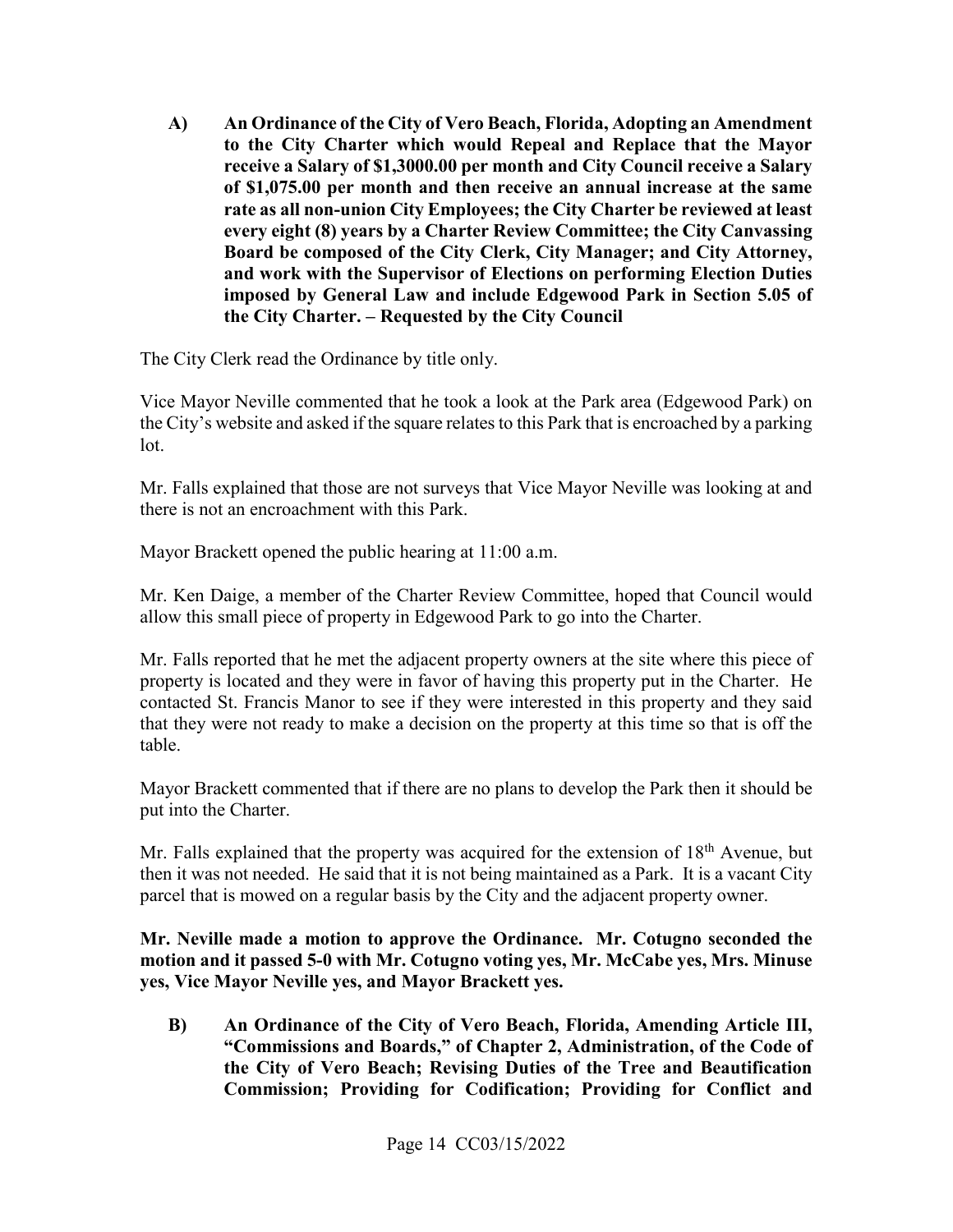#### **Severability; and Providing for an Effective Date. – Requested by the Public Works Department**

The City Clerk read the Ordinance by title only.

Mayor Brackett opened and closed the public hearing at 11:04 a.m., with no one wishing to be heard.

**Mrs. Minuse made a motion to approve the Ordinance. Mr. Cotugno seconded the motion and it passed 5-0 with Mr. Cotugno voting yes, Mr. McCabe yes, Mrs. Minuse yes, Vice Mayor Neville yes, and Mayor Brackett yes.** 

#### **B) RESOLUTIONS**

#### **5.** PUBLIC COMMENT (3-minute time limit)

Mrs. Leslie Tilley spoke on the Marina Master Plan looking like a big expansion. She agreed that the property owners in the area would like to see the Marina make some needed repairs, but are not in favor of the big storage building. She then read a prepared statement.

 Walking Tree Brewery, but were told by the owners that they could not because they are (3) events allowed per year. Mr. Steven Hugh, Veterans Council, spoke on a 5k run that they would like to have at the only allowed three (3) events per year according to their permit. He asked if they could have an exemption made in order to do this 5k run and questioned why there was only three

Mayor Brackett said that in his opinion there is no real good answer to that question. They are looking at that right now to see if they can change it.

Mr. Falls asked Mr. Hugh to go and talk to the Planning and Development Director concerning his specific request.

Mr. Cotugno asked if the Council could grant an exception.

Mr. Falls questioned what criteria would be used.

 Mr. Gary Froonjian noted that Mr. Falls recently spoke at the Vero Beach Yacht Club about the Marina expansion. He read a prepared statement. He heard from Mr. Falls that this Marina expansion would not have an environmental impact on the Lagoon and said that is incorrect according to the experts.

 that the City paid off the debt at the Marina, which means they can now use the money that they have to go towards the repairs and maintenance that needs to be made at the Marina. She suggested the money be used to upgrade the Marina. She suggested the money be used to upgrade the Marina. Ms. Florence Ann Robins wants to see the Marina updated and maintained. She knows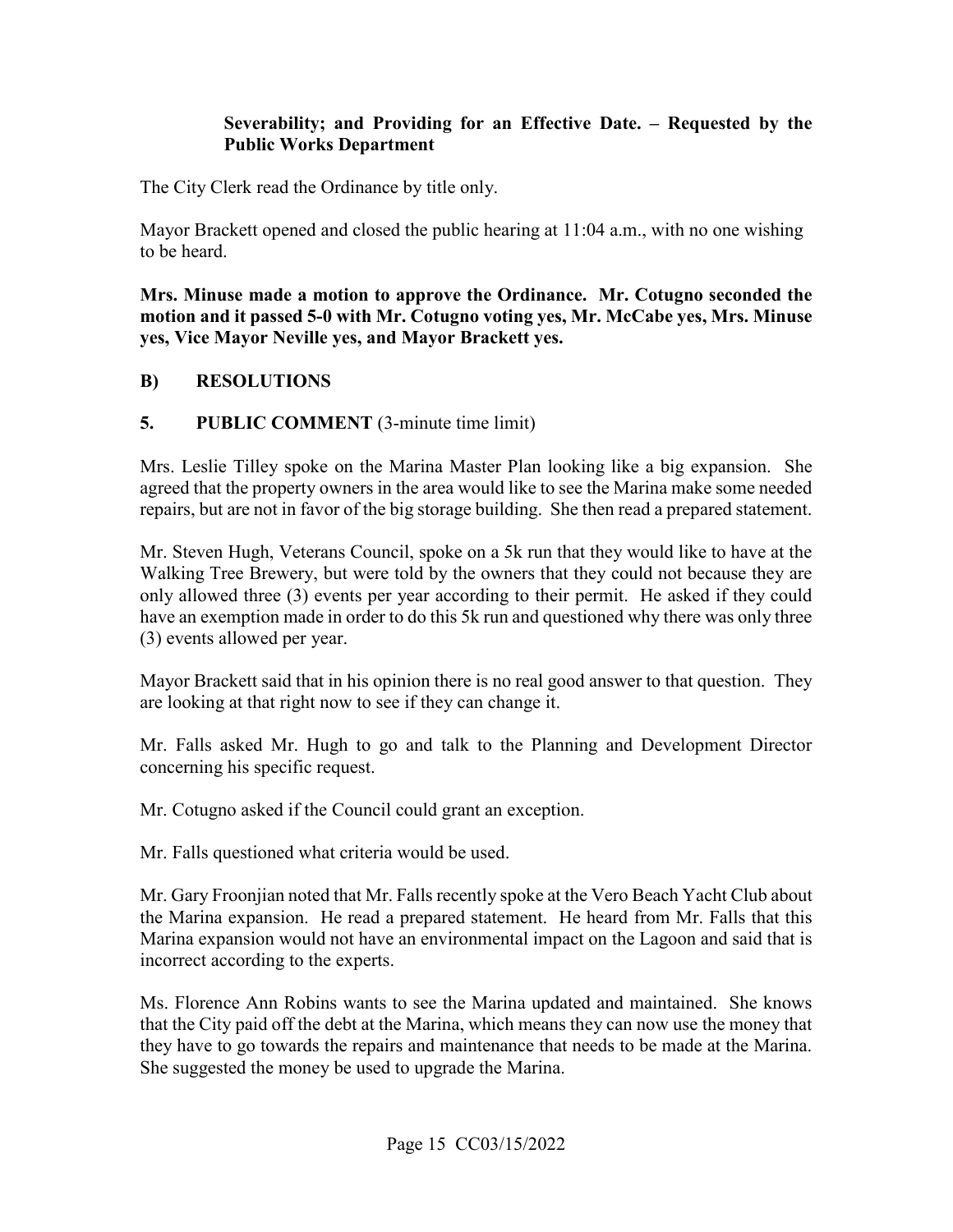Mrs. Linda Hillman asked if Big Blue is a historic building in the City and is it on the State Department of Transportation (FDOT) for Route 60 were coming along. and National Register. She was told no. She then asked how the plans from the Florida

 the City by July. Mr. Falls said that FDOT is still working on safety studies and should have something to

 to about 460 people and out of those 444 do not want the expansion of the Marina and have Marina. He has a problem with the City not renting the old insurance building. They have noted that 80% of the people renting at the Marina don't live in the City. The only way they can get to the Marina is to drive there, which means more cars and traffic. The people Mr. John Wester stated that he has been following this Marina expansion. He has talked signed a petition. He has been told that there are only 20 people on the waiting list at the probably lost about \$180,000 in income because they put the lease on the back burner. He

that he talks to don't want change. He will be happy to attend the May 5<sup>th</sup> meeting.<br>Vice Mayor Neville asked Mr. Falls to talk about the former Waddell building. Vice Mayor Neville asked Mr. Falls to talk about the former Waddell building.

 construction. He said there was no interest in anyone leasing the building considering what Mr. Falls expressed the last people they talked to about leasing the building was Ocean Research & Conservation Association (ORCA). Then when the City decided to go to the large storage building they didn't pursue any more discussions with anyone interested in the building because they didn't want to have to terminate a lease when they started restrictions have to be met as to what can go in the building.

 Mrs. Minuse recalled having to deal with the traffic problem some years ago and working with Beachland Elementary School and the School said they would handle it themselves.

Mrs. Valerie Wester commented that what has not been mentioned today is the Dog Park. They will be taking land from the Dog Park and making it a parking lot. She said no one wants to do that.

 to review the lease with him. He looked at the lease and when the lease was originally done the City held out an easement along the westerly border and the Dog Park was allowed to build their fence in that easement area. It has always been the intention for the City to have a 40-foot easement along the west property line from the west bank back to the east. Mr. Falls stated that he reached out to Mr. Bob Joy, President of the Dog Park organization,

 Mr. John Wester commented that he has been involved with the Dog Park since it started and never was it mentioned that there would be a parking lot or road there. He said obviously that is not in the lease, but their understanding at the time was that it might be a boardwalk.

Mr. Falls stated it is an easement for municipal purposes.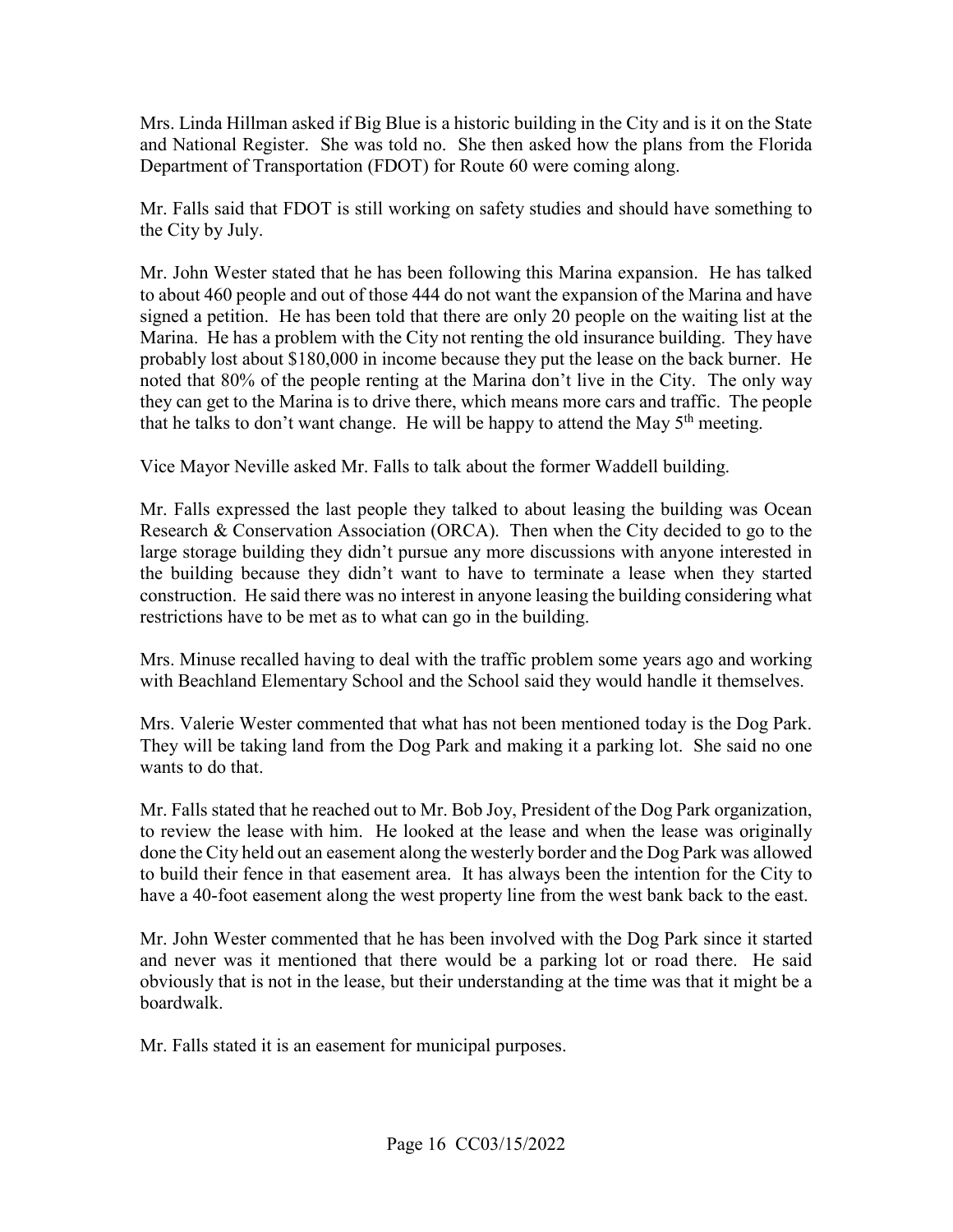Mr. Peter Robinson commented that this has been going on 45 years and this is not anything new. The Marina has never been financially feasible for the last 45 years. The Marina has assets. He said right now they have 20 people who are on the waiting list at the Marina. which brings heavy commercial use into their area. He cares about the Lagoon and doesn't want to see it trashed by expanding the Marina. been in terrible condition off and on and that is because the City doesn't take care of their He said when the economy starts going back the first item to go is luxury items that people have and that starts with their boat. He mentioned they plan to expand in the small cove,

Mr. Rob Griffins spoke about a recent article in the Press Journal about fecal contamination and what they see happening to manatees. He sees that as an emergency.

 was overjoyed when the Dog Park was established. It now has come to her attention that the City wants to turn part of the Dog Park into a Car Park, which she thinks is horrible. Ms. Linda Hamilton commented that she rides her bike to the Dog Park with her dog in its stroller. When she first moved to Vero Beach there was the lack of a Dog Park and she

Mrs. Minuse assured everyone that there are no plans to take the Dog Park away.

Mr. Falls stated that the Dog Park lease when it was first executed between the City of Vero Beach and the Dog Park held out a 40-foot wide easement along the west property line of the Dog Park property.

 Mr. Ken Daige commented that a 40-foot easement near the Dog Park was being discussed has been decided yet and he hopes the right decisions are made for the public. He said the today, which he hoped would remain green space. He said the neighbors living in the area near the Marina are not happy with the expansion plans. He is hoping that a lot of people show up for the workshop that will be held in May to discuss this. He knows that nothing people he talks to have no problem with making repairs to the Marina, but are not in favor of expansion.

At this time, Council took a ten-minute break.

#### **6. CITY COUNCIL MATTERS**

#### **A) NEW BUSINESS**

#### **1) Discussion of the Jimmy Graves Complex – Requested by Mayor Robbie Brackett**

Mayor Brackett passed out some literature concerning the Jimmy Graves Complex. He asked Council to look at it and he would be making a full presentation at the next City Council meeting.

#### **B) OLD BUSINESS**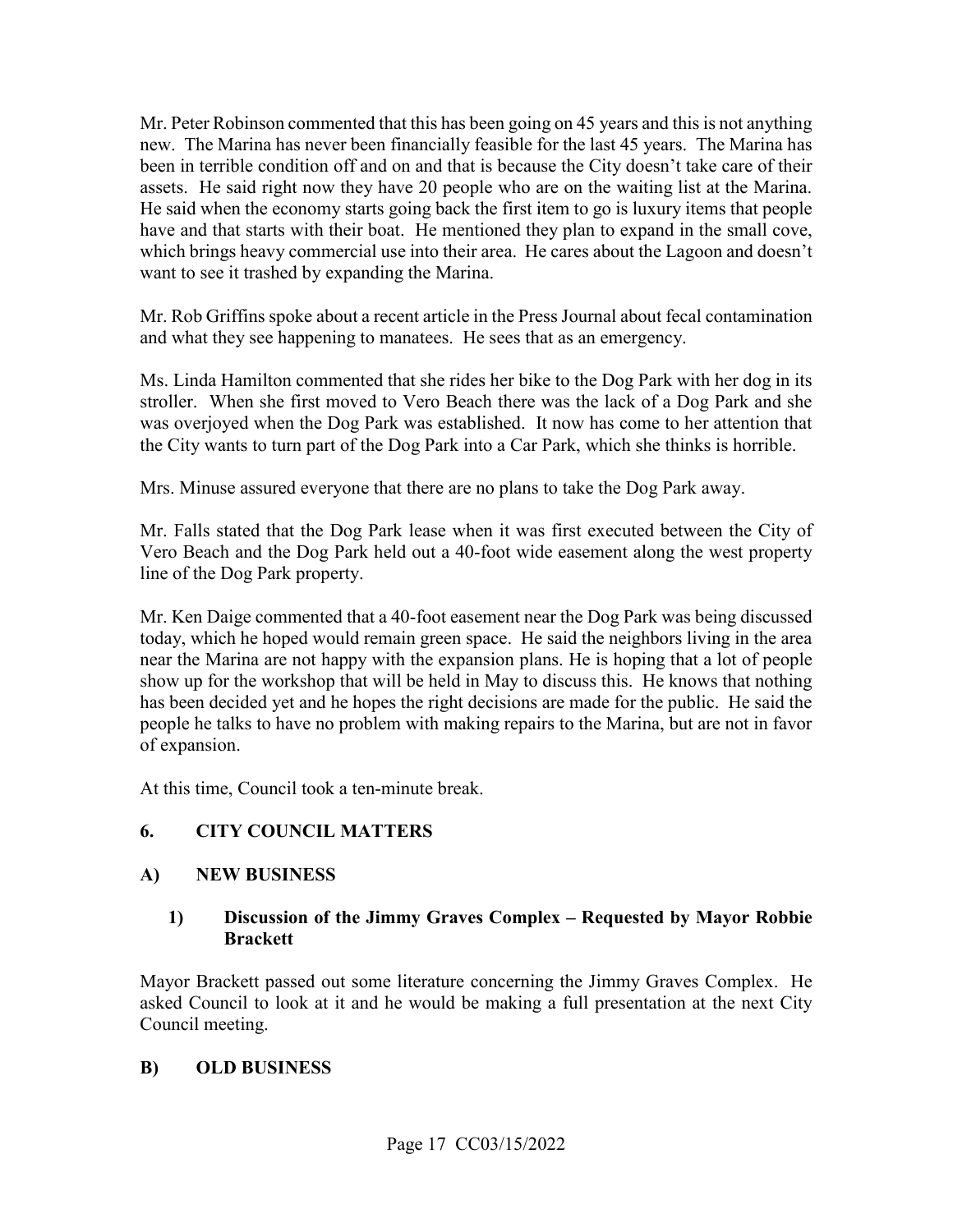#### PUBLIC NOTICE ITEMS FOR FUTURE PUBLIC HEARING

#### Public Hearing for April 5, 2022 at 9:00 a.m.

**PUBLIC NOTICE ITEMS FOR FUTURE PUBLIC HEARING<br>
<u>Public Hearing for April 5, 2022 at 9:00 a.m.</u><br>
A) An Ordinance of the City of Vero Beach, Florida, Amending Article III, "Commissions and Boards," of Chapter 2, Administration, of the Code of the City of Vero Beach; Revising Membership of the Airport Commission; Providing for Codification; Providing for the Correction of Scrivener's Errors; Providing for Conflict and Severability; and Providing for an Effective Date. – Requested by Mayor Robbie Brackett** 

The City Clerk read the Ordinance by title only and reported that the public hearing would be held on April 5, 2022 at 9:00 a.m.

#### **Public Hearing for April 5, 2022 at 9:00 a.m.**

 **of-way permits and construction of right-of-way improvements; Providing B) An Ordinance of the City of Vero Beach, Florida, Creating Chapter 59 of the Code of the City of Vero Beach, relating to Public right-of-way; Providing for Restrictions upon use of right-of-way; Providing for rightfor right-of-way Maintenance and Licenses for use of right-of-way; Providing for Conflict and Severability; Providing for the Correction of Scrivener's Errors; and Providing for an Effective Date. – Requested by the Public Works Department** 

The City Clerk read the Ordinance by title only and reported that the public hearing would be held on April 5, 2022 at 9:00 a.m.

#### **Public Hearing for April 5, 2022 at 9:00 a.m.**

**C) An Ordinance of the City of Vero Beach, Florida, amending the Land Development Regulations by Restructuring and Amending Chapter 71 to revise Chapter Heading to be entitled Development Standards; Deleting Existing Article II, Construction, and Article III, Street Names and House Numbering; Amending Article I, in general relating to American Disabilities Act, Definitions and Encroachments; Creating a New Chapter 71, Article II, Mobility and Access; Providing for Codification; Providing for Conflict and Severability; Providing for Correction of Scrivener's Errors; and Providing for an Effective Date. – Requested by the Planning and Development Directors** 

The City Clerk read the Ordinance by title only and reported that the public hearing would be held on April 5, 2022 at 9:00 a.m.

#### **8. CITY CLERK MATTERS**

 **A) Lien Reduction Request – 1413 25th Avenue**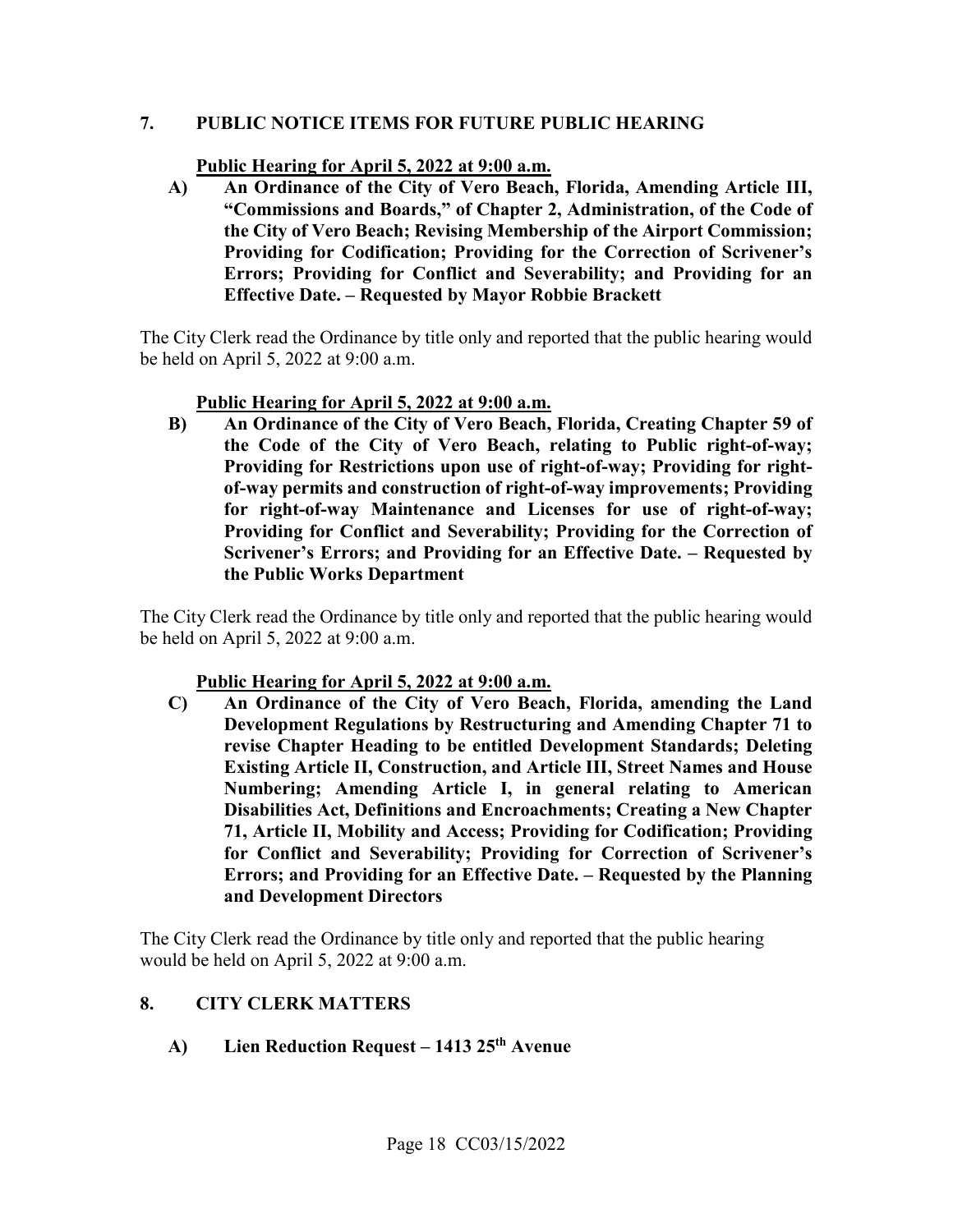application that the City received for 1413 25<sup>th</sup> Avenue. He said the law firm of Glenn & Glenn presented the application for a lien reduction on behalf of the property owner Ms. Mr. David Currey, Police Chief, gave a brief presentation on the lien reduction request Beth Ann Reighard. Their request was to reduce the current lien of \$[29,104.82](https://29,104.82) to \$[2,218.64](https://2,218.64) ([\\$26,886.18](https://26,886.18) reduction) for the assessed property at 1413 25<sup>th</sup> Avenue. He said there are two (2) City of Vero Beach abatement liens (\$[1,281.02](https://1,281.02) and [\\$1,500.34](https://1,500.34)) on the property totaling [\\$2,781.36.](https://2,781.36) These abatement liens do not include daily interest accrual, recording and attorney fees. The property is owned by Ms. Beth Ann Reighard and her granddaughter Ms. Kaleigh Ann Romine. Ms. Reighard who lives in Arizona tendered \$[40,000.00](https://40,000.00) toward the purchase of the property and agreed to be a co-signor on the mortgage. Ms. Romine was responsible for the note and upkeep of the property. The violator, Ms. Romine has allowed the property to fall under disrepair, to include occupying the residence without water service. Mr. George Glenn, Attorney representing the case, has said that the Civil Court Judge Janet Croom has declared the property could be sold as long as there are enough proceeds to pay off the mortgage, court costs, and City of Vero Beach liens.

 Chief Currey reported that at this time Ms. Romine is incarcerated. He said that there are three (3) cases on this property dating October 19, 2020, January 20, 2021, and October 26, 2021 and they involve the fact that there is no running water in the home. He went to with flat tires and is full of things. On September 9, 2021, the City abated the property, trash and mow the grass. There was a site visit done in February and there were holes in they amount to \$[2,781.26.](https://2,781.26) He said this is one of the worst code enforcement cases that he has ever seen. He said the neighbors are very upset about this piece of property. the home yesterday and said it looks really bad. There is a large station wagon parked there which costs \$[1,281.02](https://1,281.02) to board it up and secure the property and \$[1,500.34](https://1,500.34) to remove the the floor and it looks like the City never did anything to it. He went through all the paperwork dealing with this property and recommended that all the recording fees, enforcement fees, unpaid initial citation fines, and continued penalties be paid amounting to \$[29,189.25.](https://29,189.25) He expressed the nuisance abatement liens cannot be reduced by law and

 Council to review. He represents Ms. Beth Ann Reighard. He said that four (4) years ago, on the mortgage. Unfortunately her granddaughter suffers from issues and the property and clean it up and that the neighbors want the property permanently cleaned up and his does not contain nearly enough equity to pay the full liens owed to the City of Vero Beach. Mr. George Glenn, Attorney, passed out a comparative market analysis for this area for Ms. Reighard wanted to make sure that her granddaughter and her granddaughter's son had a roof over their head and she helped purchase this property and agreed to be a co-signer has fallen into disrepair. He knows the City wants to stop having to go out to the property client wants that also. The only way to achieve this is to get the property sold. The property The outstanding balance on the note is [\\$101,000.00](https://101,000.00). He said they have engaged a local realtor who will list the property as soon as they finalize the lien reduction. He said given the deteriorated condition of the property, they hope that the property could be listed in the \$[130,000.00](https://130,000.00) range and will probably be sold to an investor who will make improvements to the property. The closing fees are estimated to be 7% of the sale price, and court fees are estimated to be in the \$[5,000.00](https://5,000.00) to \$[7,000.00](https://7,000.00) range. The neighbors are anxious to get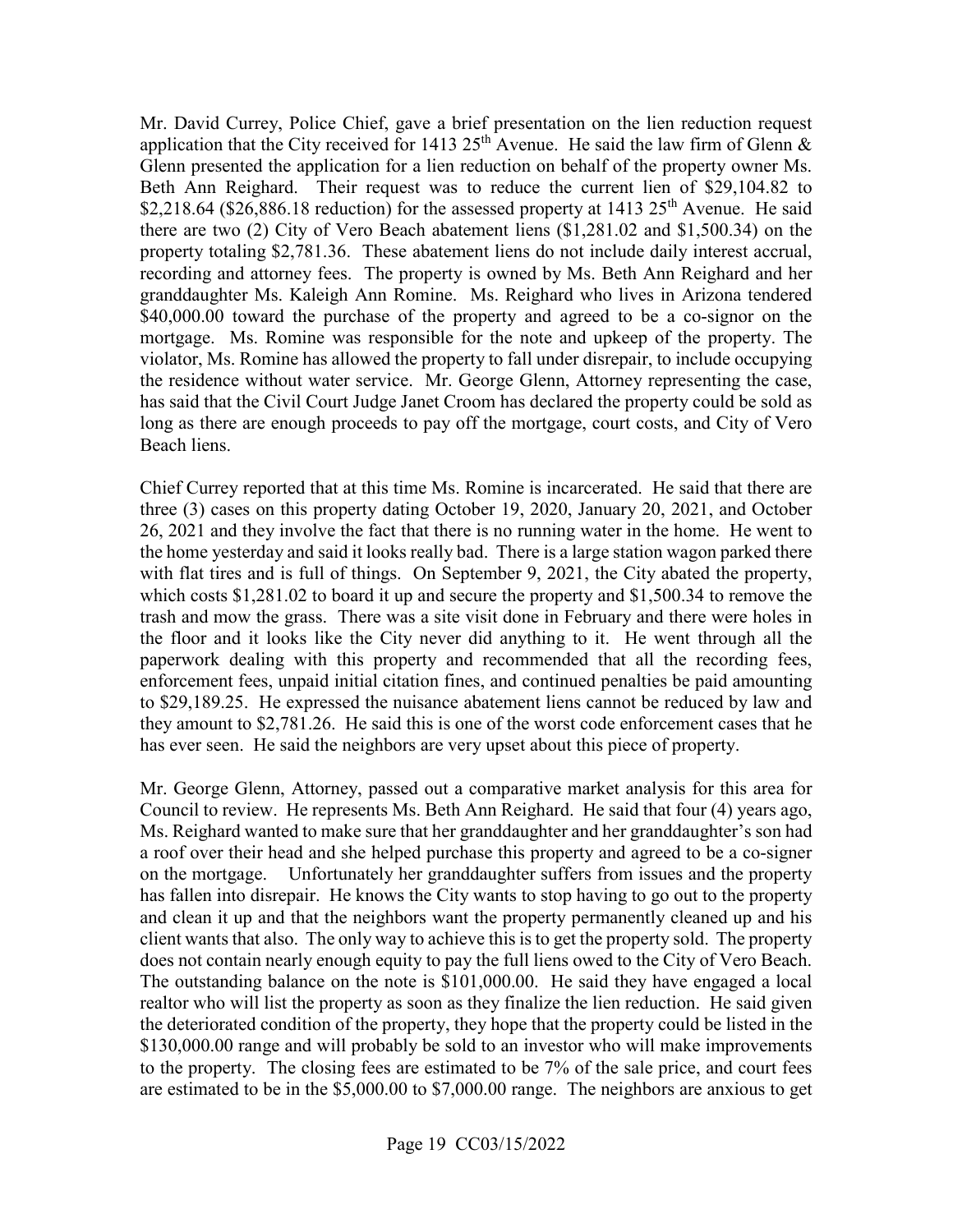a new owner for the property who will bring it up to community standards and they cannot they are asking for. He has received calls that to alleviate some of the problems they would need to get the property sold. His client is suing her granddaughter and is doing everything that she can to help the City. He said the Code section has criteria for this hearing and he client wants the property sold so that it can be fixed up. There will not be \$30,000 left over for the record he hates doing this and had hoped he would have had the opportunity to from it. If the Council sticks to staff's recommendation the property will remain the way it is and there could be a horrible outcome. get there unless the City agrees to a substantial reduction in the lien amount. He said if the property stays this way it will continue to deteriorate and who knows what the property will look like in a couple of years. He does not think the staff report actually reflects what doesn't see it listed here when evaluating the lien reduction request. He reiterated that his after they get the house sold. They will be looking at between \$5,000 and \$6,000. He said discuss staff's report with the Police Chief before coming here today, but that did not happen. He wanted to make it clear that when they get the property sold no one will profit

 number. He is a licensed Real Estate agent and could see the starting price for this piece of property to be around the \$150,000 range. His math shows if they get \$140,000 for the Mayor Brackett referred to the comparative market analysis where the market for this piece of property would be between \$137,900 and \$199,000 and they chose to go with the low property then it would leave \$26,000.

 declaring that the property could be sold so long as there were enough proceeds to pay off the mortgage, courts costs and City liens. If they don't get that offer then they won't be Mr. Glenn explained that he obtained a signed order by the Civil Court Judge Janet Croom close to getting these things paid off.

 the real estate agent is looking at a 6% commission. The agent had a past friendship with (real estate agent) is the only reason they are here. The realtor showed the property to some Mrs. Minuse said that real estate commissions are usually negotiable. Mr. Glenn said that Ms. Romine who is allowing them to go through with putting the house up for sale. He people on Friday who said that they might be interested in offering close to \$130,000. He is not trying to pocket money for anyone.

 asked if the mother and the grandmother tried to get this property saleable. Mrs. Minuse felt that the parties involved have some responsibilities in this matter. She

Mr. Glenn said that the real estate agent will go out and get the property cleaned up.

 Mayor Brackett said that the problem he has with this is that it has been going on for so for it. The lien started adding up over a year ago and continues to accrue. It is difficult for long. He said early in the process someone should have stepped up and taken responsibility the City Council to tell staff that they are willing to reduce the lien knowing how much work has been put into working on this case.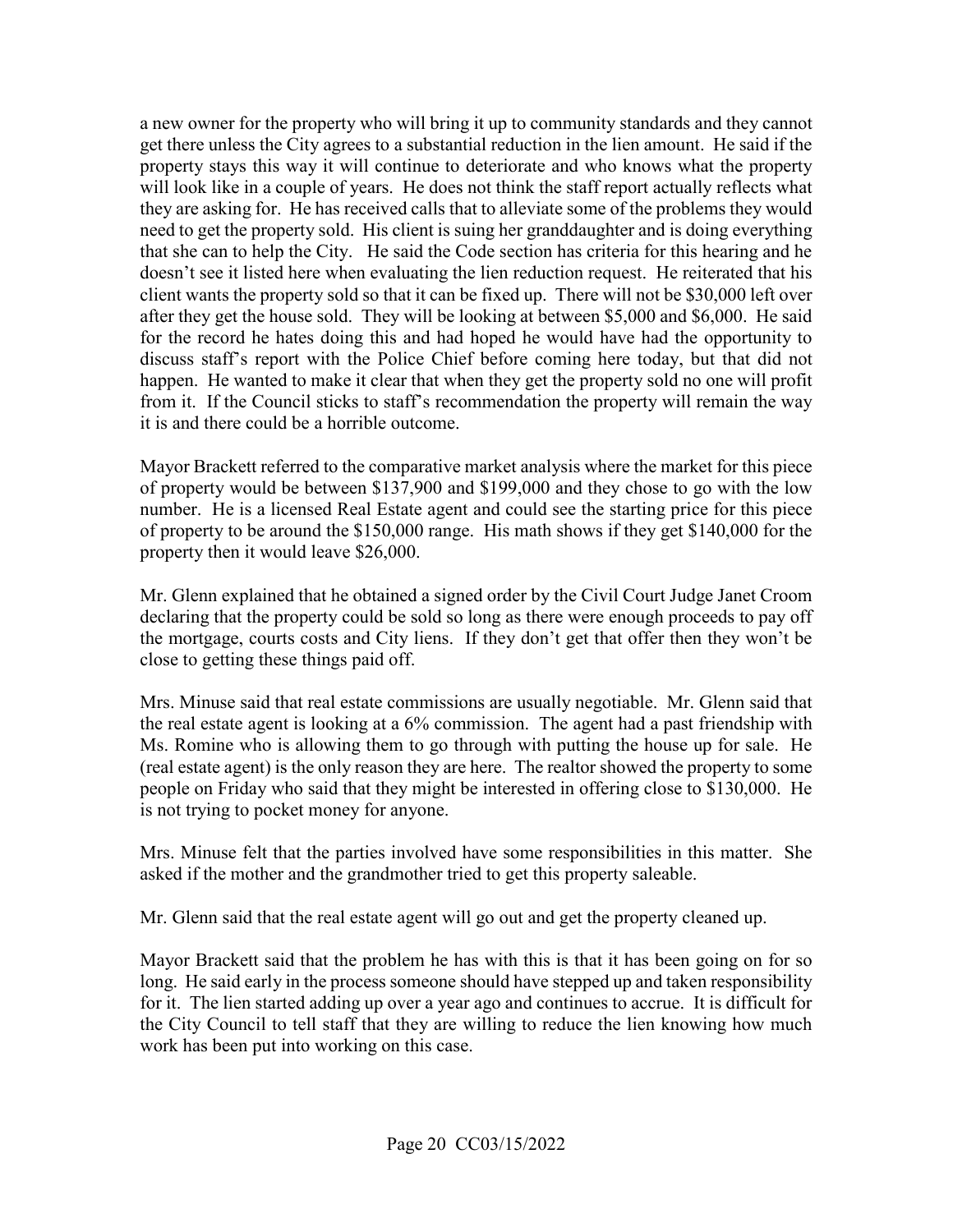is no running water. Mr. Glenn commented on the problems of resolving the liens on the property when there

is no running water.<br>Mayor Brackett expressed that is a huge problem living at a premises without water. He would like to know what facilities were being used. He asked was it the land.

 property. They were told that someone was living there last year without water. Mayor Brackett asked what they needed to do to resolve this. Mr. Glenn said he was told what rough shape the property was in and not to go on the

Mayor Brackett asked what they needed to do to resolve this.

 Mr. Turner explained that the amount that the City spent to abate the property cannot be waived at all. The property is a public nuisance and should probably be ordered to be could waive a portion of the penalties and fines that have been accrued. The court costs and attorney fees are included and probably something could be waived, like the cost for filing the lawsuit, the cost for the sales commission, even a reduction of payoff to the occurred it won't happen. destroyed and leveled, but that might be throwing good money after bad money. They mortgage could be pursued. However, unless a relinquishment of fines and penalties

Vice Mayor Neville asked how behind are they on the mortgage.

 property and the granddaughter was supposed to pay the monthly mortgage payments and the City of Vero Beach needs to be satisfied. He didn't think that the property would be worth more than \$130,000. It is not fair because his client is not the reason this has happened. Like he said she is suing her granddaughter. He wants to see this property sold and fixed up as soon as possible. If they can't come up with a number then it will just sit Mr. Glenn said as of last December it was \$90,000. His client put down \$40,000 on the keep the property up, which she did not. He did make sure that the Court Order states that there.

 have is the sale price. If the Council's will is to reduce the lien amount, he would suggest then whatever is left comes to the City. He thinks that \$10,000 is going to be the minimum. repaired. Mr. Falls stated if the Council's goal is to get the property sold the only unknown that they that they take the sales price and subtract the mortgage, court cost, and commission and He said if Council is amenable to that then this would get the property sold so it can be

Mr. Turner said that the City would get paid first for the abatement, which is \$2,800, then the mortgage, court costs and commissions would be paid.

Mr. Glenn made it clear that the City was not going to get their \$30,000 back. He said what the City Manager came up with is a reasonable solution.

 Mayor Brackett was concerned that if that home is in as bad of shape as they say it is it needs to be torn down. He did not think an investor would go in there and do a decent job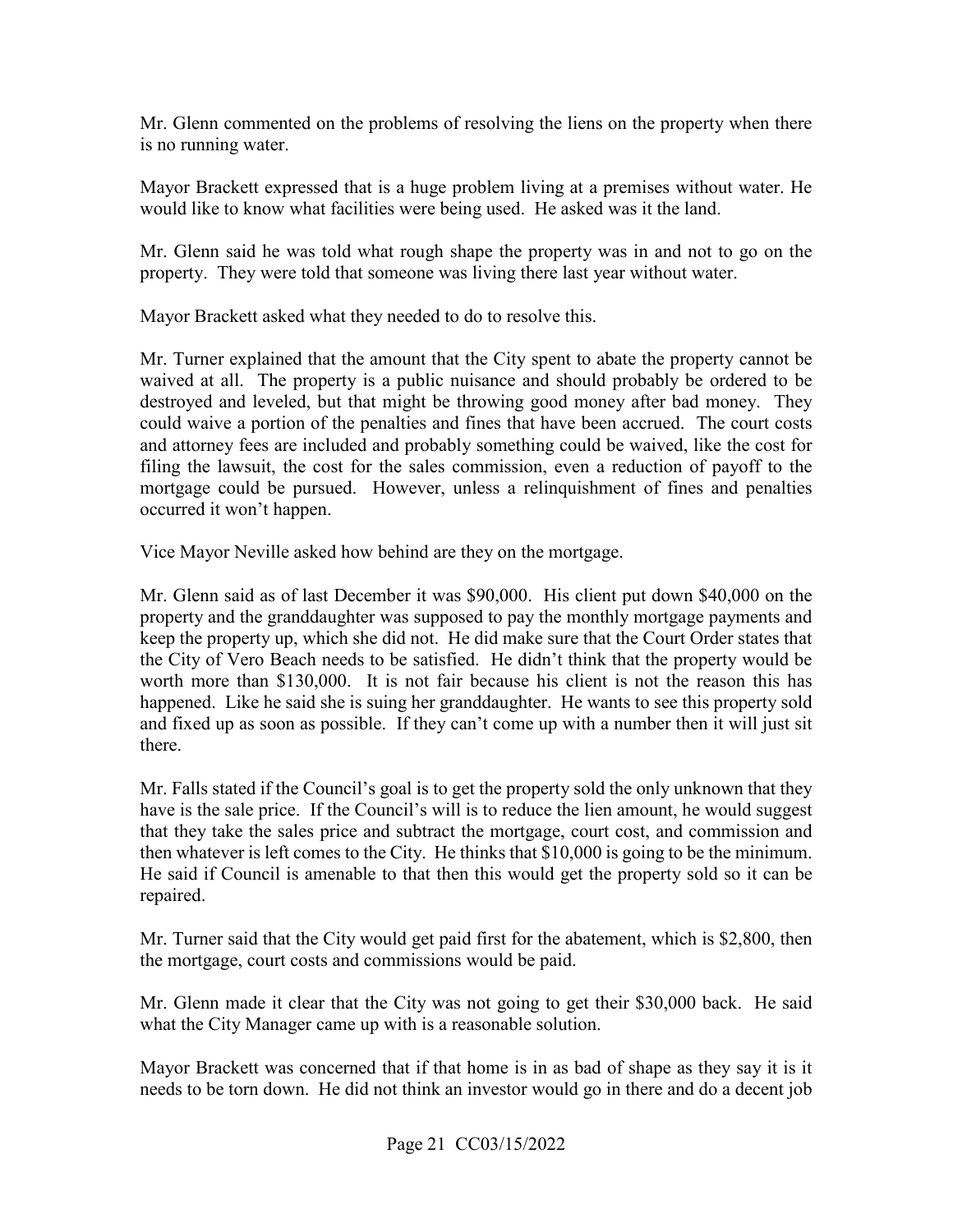buying that house for \$130,000 is not going to put a lot of money into it. They will do limited amount of work to it and get the same clientele back in the house as before. of fixing it up and they will have the same problem down the road. He said that someone

Mr. Glenn expressed that there is an investor that is interested in purchasing the property and that is not what he heard is going to be happen to the property. The investor plans on fixing the property up and making a decent return. He reiterated that he likes the City Manager's suggestion.

Vice Mayor Neville asked if he heard him say that this is a manufactured home.

Mr. Glenn said he did not say that, but the Police Chief eluded to it.

Mr. McCabe asked when the bank will foreclose on the property.

Mr. Glenn said the bank showed no interest in moving forward to foreclose on the property. Mr. McCabe would hate to see them bail out the bank.

about. Mr. Turner stated that if they go forward with the suggestion made by the City Manager he would have a title search done because he wants to know who else has an interest in this property. He said it will cost a couple hundred dollars to do a title search. He expressed there may be other people involved with claims to this property, which they need to know

Mr. Glenn said he may have a recent title search.

about. Mr. Glenn said he may have a recent title search. Mr. Turner wanted to request one (1) of his own.

Mr. McCabe said if the utilities have not been paid then the taxes probably have not been paid either.

 amount, payment of the mortgage, payment to the realtor for his commission, payment of be paid to the City. He said before Council would consider this he wants to do a title search Mr. Turner repeated the alternative is that they sell the property and from the sales proceeds there will be a priority of payments made. The first will be the payment of their abatement court costs and attorney fees involved in the petition action and the balance left over will and that will take a week or two.

Vice Mayor Neville asked who the bank is that holds the mortgage.

Mr. Glenn said the bank is Caliber.

 Mr. Glenn commented that their goal is to get this done as soon as possible so they can get quick. The realtor is ready to go out to the property with a dumpster and start filling it up.<br>Page 22 CC03/15/2022 the property cleaned up. He did not suggest negotiating with the bank because that is never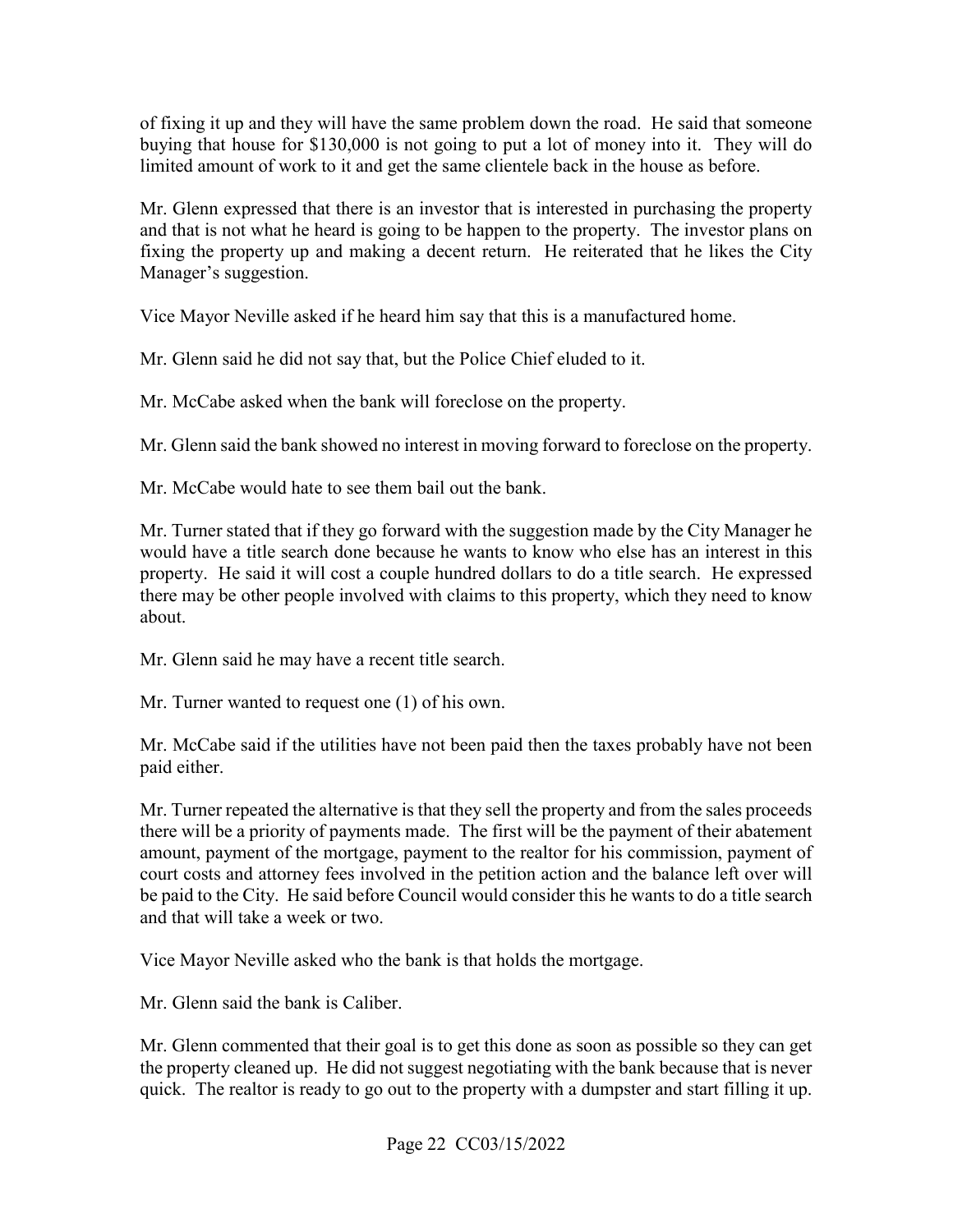He doesn't think that this is a situation where the house is going to be on the market for very long.

Mrs. Minuse asked if they were looking at asking \$130,000 for the home.

 unpaid utility bills will have to be paid as part of the process. He asked that Council think Mr. Glenn said at first they were looking at \$140,000 until the realtor walked around with the investor on the property last Friday and now it is more like \$130,000. He said as of December the mortgage was around \$99,000. He was sure that the taxes have not been paid so that will be added in as well as paying for the title for the property. Also, any of the neighbors in this situation and get this cleaned up as quickly as possible and accept the City Manager's recommendation. He would get something to Mr. Turner and hoped that Mr. Turner would be able to give a final okay without having to bring this back to Council.

 a document. He said it has to have in the document if there are other claims that show up Mr. Turner said if he is given an outline of what Council wants he can incorporate that into then this deal is off as far as he is concerned. He has to protect his client. He said if something else comes up in the title search then he would recommend them doing their own foreclosure action or take action under the nuisance action.

 then they would need to take a different course. He also agreed with Mayor Brackett if rental property. He feels for the neighbors. He said selling it as a vacant lot is probably Vice Mayor Neville agreed with Mr. Turner that if there are other things involved in this they are going to throw one tenant out and throw another one in there it will be a low cost the best bet.

Mr. Glenn mentioned that there is an affordable housing problem in Indian River County. Manager. He said his client will not make any money off the deal. If they can list it at \$150,000 and get close to that amount then the City will get their money. He still feels that there is a path moving forward and it has been identified by the City

 can do it through a type of an agreement. This is totally their decision on how they want Mr. Turner told Council if they want to recognize this as a partial lien reduction then they. to approach it.

Mayor Brackett suggested moving forward with this and allowing the Attorney to get the language he is looking for and calling a Special Call meeting when they have something to look at. He told Mr. Glenn that they would expedite this as soon as possible.

Mr. Glenn appreciated that.

Mr. Glenn appreciated that.<br>Mayor Brackett reiterated that they needed to move quickly on this for the neighbors sake over and over and not get some results back. He commended staff on what they do. He said lets find out what the results are from the title search and go from there. and everyone else. He doesn't want this piece of property to continue to be an issue for staff. He commented that it has to be extremely frustrating to go to a piece of property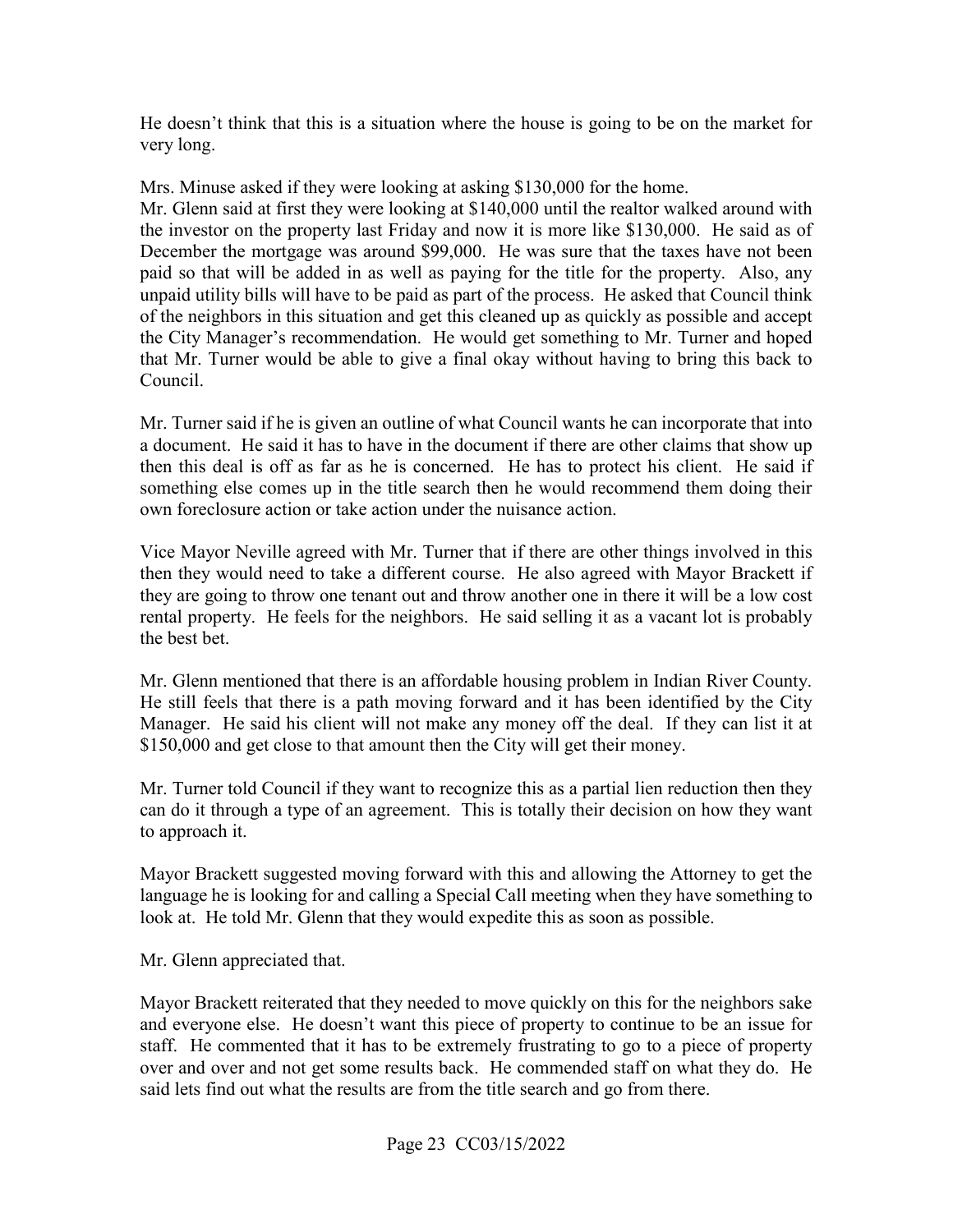type of policy where they would reach a threshold on duration and then they could take Vice Mayor Neville commented that they have had several code cases where the action of the City is being ignored and the fines seem to keep rolling. He asked if there was some some action.

 Mr. Turner commented that he has started filing foreclosure actions on cases that they feel justify it. He said they were getting ready to file foreclosure procedures on this particular case.

 $9.$  (Staff/Consultant special reports and information items) **9. CITY MANAGER MATTERS** (include amount of expense)

#### **A) Management Agreement for Riverside Tennis Complex with USTA Florida**

This item was heard earlier in the meeting.

 **B) Florida Statutes Chapter 164 Process – City of Vero Beach (COVB) and Indian River County (IRC) – (\$[28,900.00\)](https://28,900.00)** 

#### **Mrs. Minuse made a motion to remove this from the table and bring it back for consideration. Mr. McCabe seconded the motion and it passed unanimously.**

 providing service, then they further clarified that they were not stating that they were Shores. He has taken this to mean that the County wants to move forward in the process the amount of \$[28,900.00](https://28,900.00) and he would suggest if they approve this that they add the cost stranded as well. Mr. Falls reported that this item was tabled to award a contract to Hartman Consultants in order to determine the value of the stranded assets, which would result from the City consenting to the County serving Indian River Shores with utilities. They waited for the County to give them some direction and the County has made it clear that Indian River Shores was interested in exploring their options and one of which would be the County committing to serving Indian River Shores only providing information to Indian River and the item is back before Council for discussion and consideration. This contract is in of the study and associated staff time to the stranded assets because they will in fact be

serve Indian River Shores and we need the City's estimated cost from the City to do that. serve Indian River Shores and we need the City's estimated cost from the City to do that. He would be in support of this if he had heard the County say that. If they are just doing a "what if game" then the County can estimate what the stranded assets are. In his opinion they don't need a full accounting of it. He feels we are throwing money at something that we ultimately will not get back. Vice Mayor Neville was concerned if they go through this and then the County says they are not interested in doing anything. He has not heard the County say "yes" that they will we ultimately will not get back.<br>Page 24 CC03/15/2022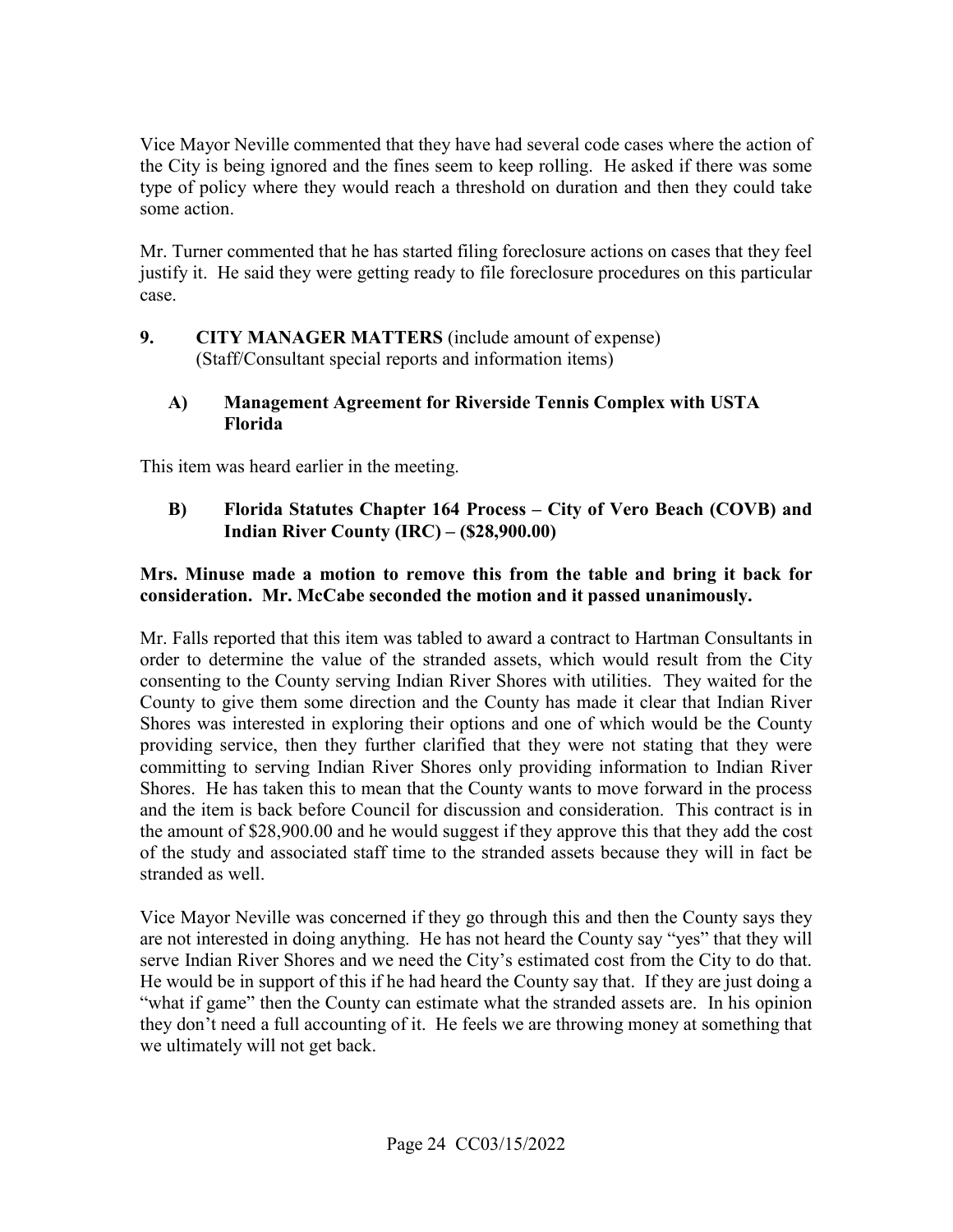Mrs. Minuse agreed that on the surface that is what it looks like, but she was not sure what is under the surface.

 have not shared it with the City and the City is not certain what their intent is. He said if Vice Mayor Neville commented that he was sure that the County has a position, they just they don't know what the County's intent is why would they throw \$30,000 to have a consultant prepare this report that ultimately might not go anywhere. He would like to see a commitment from the County.

 have had it already. She said now they are going to know very clearly what these stranded Mrs. Minuse felt if there was going to be a commitment from the County then they would assets are, which is important.

 with you, which is the situation with the County Commissioners. He said by getting this expects nothing from the County and they will continue to be unresponsive. Mr. Cotugno commented that it is hard to negotiate with someone who doesn't negotiate report they are preparing themselves and putting themselves in a good position for the future. They will have a full understanding of what these stranded assets are worth, but he

 hired by Indian River Shores for the cost to connect Indian River Shores to the County. Vice Mayor Neville asked Mr. Falls to tell them again what the range is with the consultant

Mr. Falls said it was from the mid \$40 million to the mid \$60 million range.

Vice Mayor Neville asked if they have heard anything from Indian River Shores indicating that they are willing to pay that amount.

Mr. Falls stated that what the County indicated was that Indian River Shores was ready to move forward in light of the feasibility study that Arcadis had produced and move forward with the option of Indian River County serving them.

 not drive any decisions. He said this is not going to change the County's position. They \$40 to \$60 million number is going to get them absolutely nothing as a City. Mr. McCabe commented that he was in business for a long time and one of the things is that you don't want to pay to get some information pulled together when you are never going to use that information. In this case they are being asked to spend \$29,000 that will have already stonewalled the City all along so getting this information and fine tuning the

 because they are saying the territorial agreement does not exist. He was sure they were or not existing as the way they see it. He said this problem will get solved one way or another. He said either by someone bailing out or by going to court. Mayor Brackett stated that he did not agree with that entirely. He said the County is taking a position from a legal standpoint and they don't want to acknowledge some of these things getting advice from their attorney not to talk about this because of the agreement existing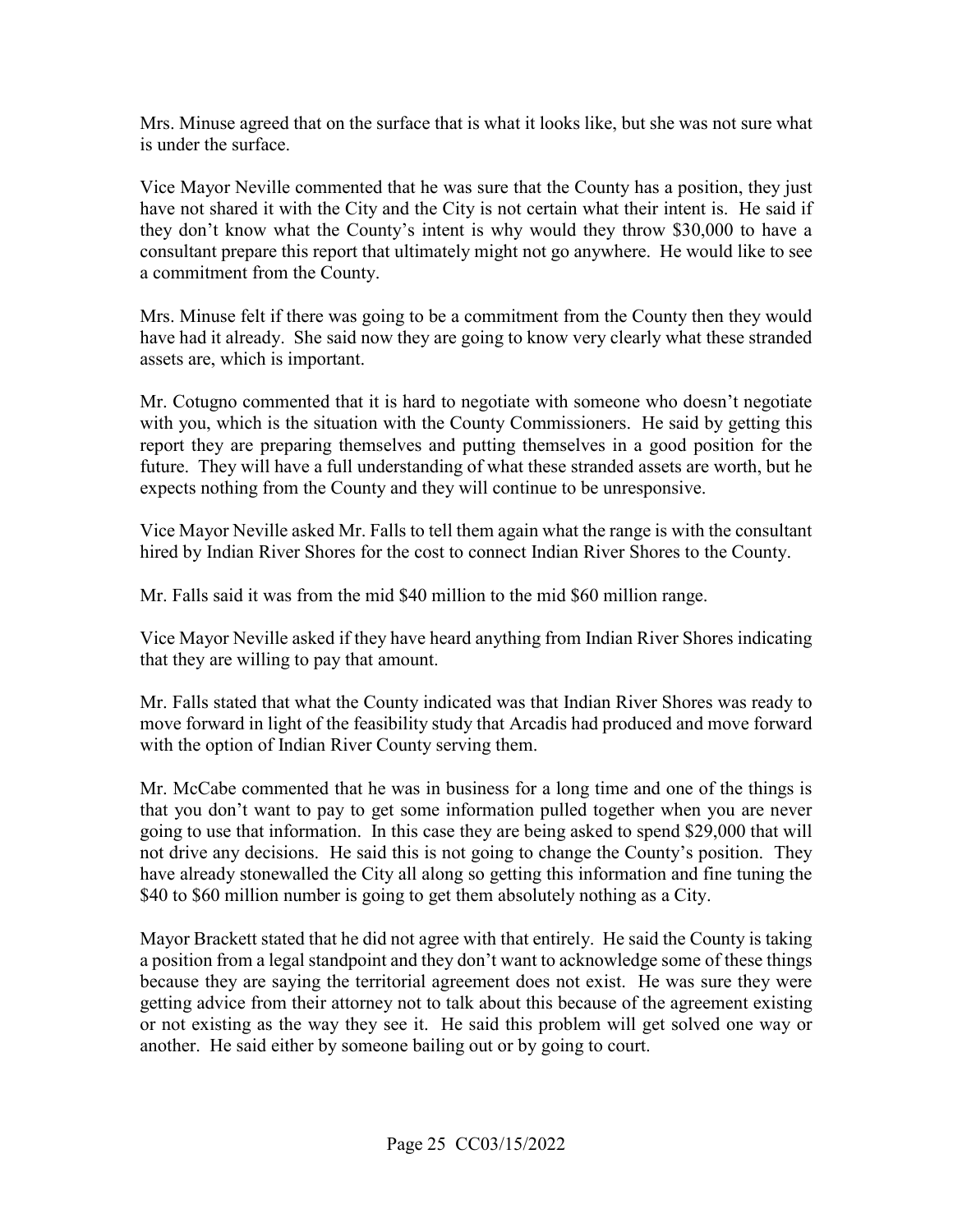Mr. Turner followed up on what Mr. McCabe was saying. He said with the expenditure of the funds they may not see the results right away, but it does serve other purposes.

 County staff asked what the number was so he thinks they are expecting a number in a range so that would be a component that would be added to the cost of the design fees to get to the ultimate total number of what it would cost for them to serve Indian River Shores. Mr. Falls brought up the January  $25<sup>th</sup>$  mediation meeting and the County asked if the City would do that and we said that we needed to determine what the stranded assets were. The

Vice Mayor Neville asked Mr. Turner if there was another purpose for the City doing this to help benefit them.

Mr. Turner answered yes. He said they would probably have to do this anyway.

# **seconded the motion and it passed unanimously. 10. CITY ATTORNEY MATTERS Mr. Cotugno made a motion to move forward with the contract. Vice Mayor Neville**

## **A) City-owned Submerged Lands – including the canals at Vero Isles**

This item was heard earlier in the meeting.

#### **B) Discuss Sunsetting the Three Corners Property Steering Committee**

Mr. Turner reported that he needed a motion made by Council to relinquish the services of the Three Corners Property Steering Committee since they have submitted the proposed Master Plan to the City Council.

#### **Mrs. Minuse made a motion to sunset the Three Corners Steering Committee. Mr. McCabe seconded the motion and it passed unanimously.**

Ms. Jenny Flanigan, Assistant City Attorney, gave an update on the wrap up of the Legislative actions and things that will come out of Tallahassee.

Mr. Turner asked Council if they wanted him to sign the letter thanking the Governor for supporting and signing the SB 780 Airport Funding Bill. Council concurred that the City Attorney should sign the letter and mail it out.

## **11. COUNCILMEMBER MATTERS**

#### **A. Mayor Brackett's Matters**

Mayor Brackett commented that there has been some poor information circulating about the Three Corners property. He asked the public if they have any questions to please call one of the Councilmembers for the facts. He encouraged the public to be reasonable.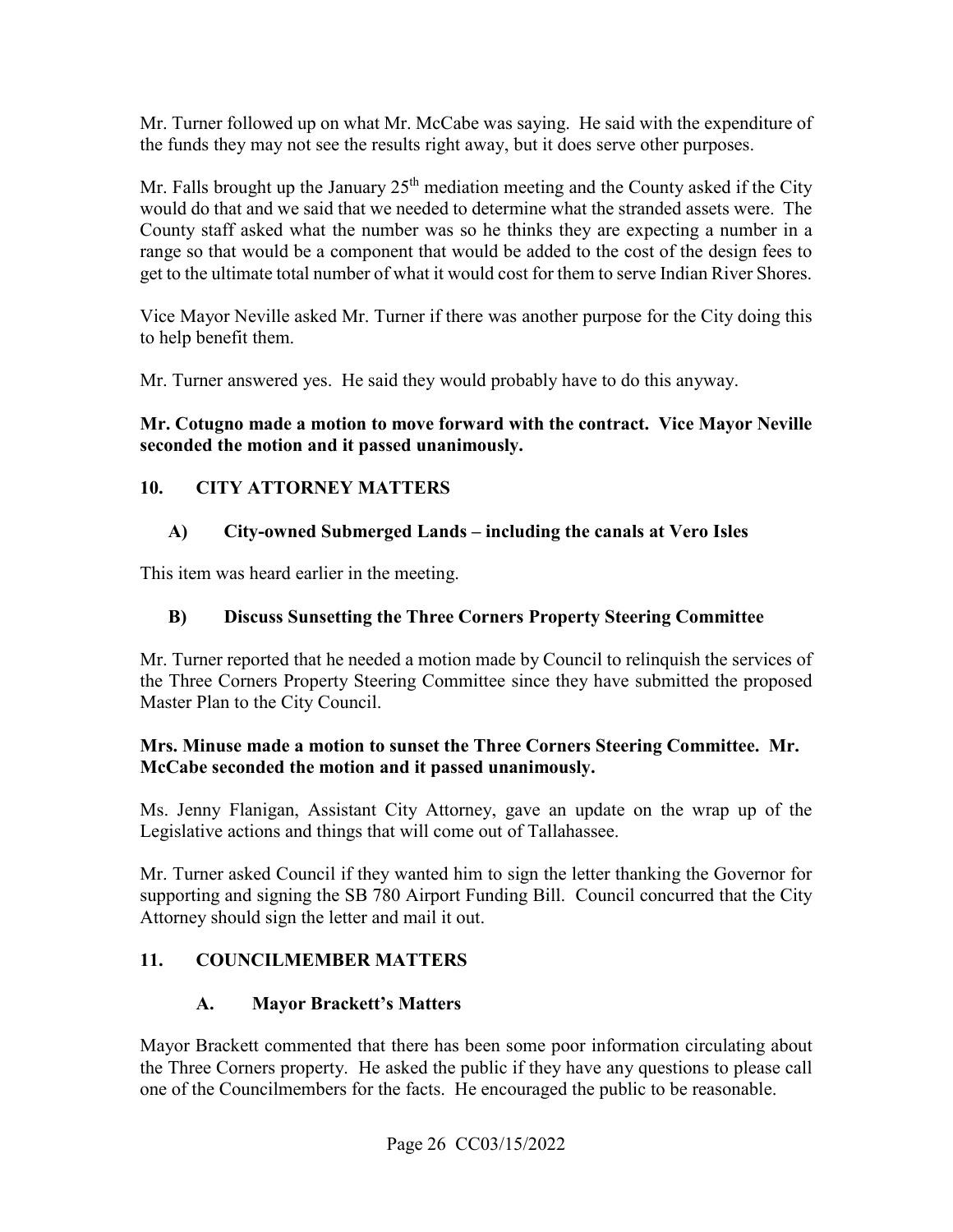Vice Mayor Neville added that the Marina falls into the same category.

#### **B. Vice Mayor Neville's Matters**

#### **1) Mrs. Susan Gromis, Executive Director of MainStreet, to speak on a recent survey conducted by MainStreet**

 original minutes) on the results of the MainStreet Vero Beach Fall 2021 survey results. Mrs. Susan Gromis, Executive Director of MainStreet Vero Beach and Mrs. Janie Hoover, Past President of MainStreet Vero Beach, gave a Power Point presentation (attached to the

Mrs. Minuse asked Mrs. Hoover if she was still seeing panhandlers in the downtown area.

Mrs. Hoover explained that she is not seeing panhandlers, but there is still a problem with homeless people. She said that panhandling was never their problem.

 Mr. Cotugno complimented on what a great survey that this was. He asked if MainStreet would be coming back to Council for something later on.

 weeks and will continue asking people what they want to see Downtown. Mrs. Hoover said that MainStreet hoped that the City would continue to fund them and that they understand what they do. They are having a strategic planning session in two (2)

#### **C) Councilmember Minuse's Matters**

 Mrs. Minuse commented that The Florida Friendly Landscaping program is reaching out There will be a Lunch and Learn Workshop at the County Administration building on April attend. The Florida Oceanographic Institute and Florida Tech is looking for living docks for oyster gardening. to the Homeowner Associations and Condominium Associations and is being sponsored by the University of Florida and the Indian River County Neighborhood Association.  $20<sup>th</sup>$  and she encouraged the Homeowners Associations and Condominium Associations to

#### **D) Councilmember McCabe's Matters**

 Mr. McCabe mentioned that if the meeting started at 6:00 p.m., they would now be adjourning the meeting at 10:24 p.m.

#### **E) Councilmember Cotugno's Matters**

Mr. Cotugno announced that tomorrow he would be delivering Meals on Wheels for Senior Resources.

#### **13. ADJOURNMENT**